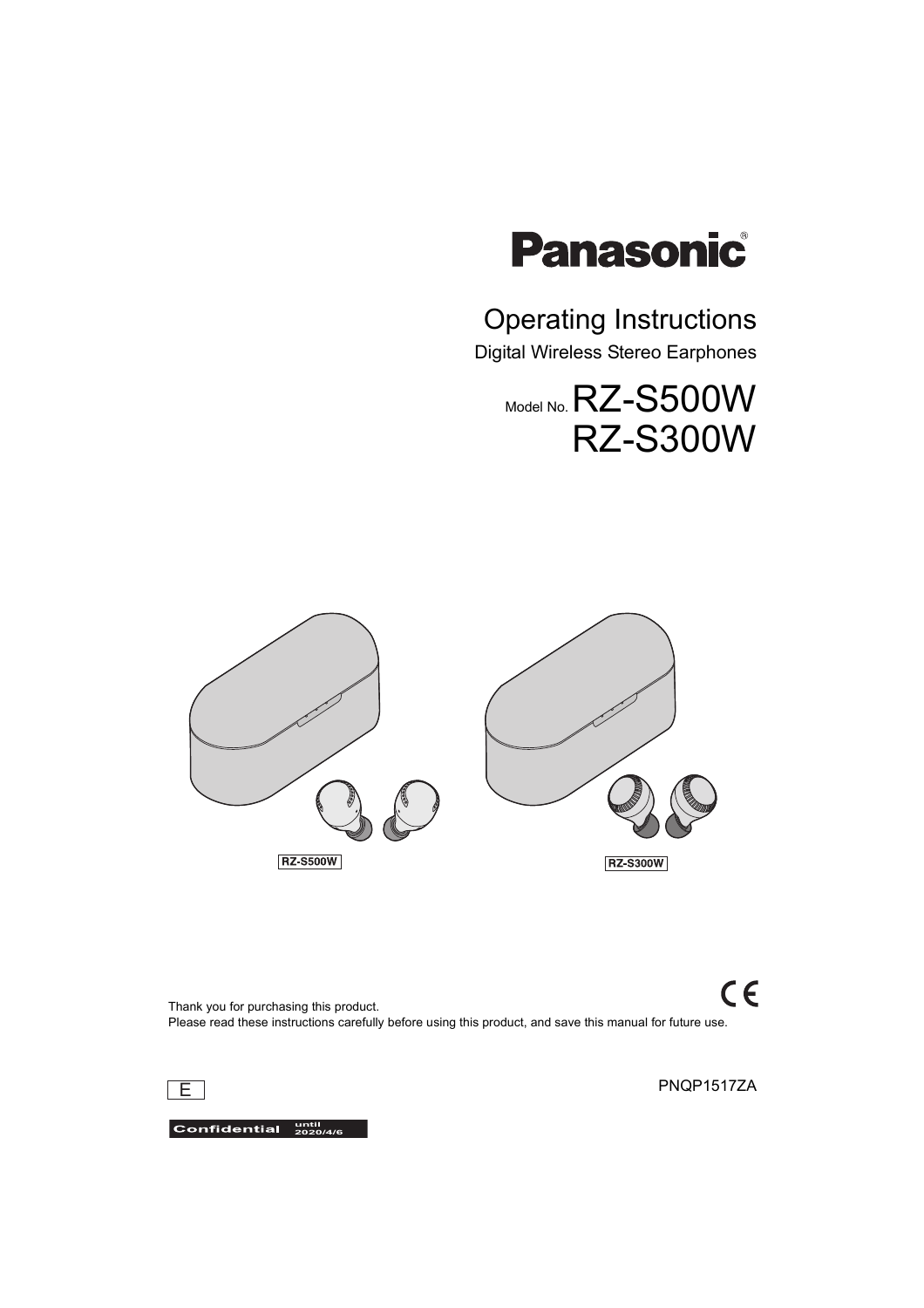# <span id="page-1-0"></span>**Safety precautions**

#### ∫**Unit**

#### **WARNING:**

**To reduce the risk of fire, electric shock or product damage,**

- **Do not expose this unit to rain, moisture, dripping or splashing.**
- **Do not place objects filled with liquids, such as vases, on this unit.**
- **Use the recommended accessories.**
- **Do not remove covers.**
- **Do not repair this unit by yourself. Refer servicing to qualified service personnel.**

#### **Avoid the use in the following conditions**

- High or low extreme temperatures during use, storage or transportation.
- Disposal of a battery into fire or a hot oven, or mechanically crushing or cutting of a battery, that can result in an explosion.
- Extremely high temperature and/or extremely low air pressure that can result in an explosion or the leakage of flammable liquid or gas.
- Avoid using or placing this unit near sources of heat.
- Do not listen with this unit at high volume in places where you need to hear sounds from the surrounding environment for safety, such as at railroad crossings, and construction sites.
- Keep this unit away from something susceptible to the magnetism. Such devices as a clock may not operate correctly.
- Be aware that this unit (earphones) may get warm while charging or immediately after charging. Depending on your constitution and health status, putting the earphones on may trigger adverse reactions such as skin redness, itching, and rash if the earphones have just been taken out of the charging cradle and are still warm.

#### **CAUTION!**

To reduce the risk of fire, electric shock or product damage,

- Do not install or place this unit in a bookcase, built-in cabinet or in another confined space. Ensure this unit is well ventilated.
- Do not obstruct this unit's ventilation openings with newspapers, tablecloths, curtains, and similar items.
- Do not place sources of naked flames, such as lighted candles, on this unit.

#### ∫**Batteries**

- Do not heat or expose to flame.
- Do not leave the battery(ies) in a car exposed to direct sunlight for a long period of time with doors and windows closed.

#### ∫**Earphones/Earpieces**

- Keep the earphones and the earpieces out of reach of children and pets to prevent swallowing. After use, put them in the charging cradle and close the lid for storage.
- Securely attach the earpieces. If they are left in the ears after coming off, injury or sickness may be caused.

#### ∫**Allergies**

- Discontinue use if you experience discomfort with the earphones or any other parts that directly contact your skin.
- Continued use may cause rashes or other allergic reactions.

#### ∫**Precautions for listening with the Earphones**

- Excessive sound pressure from earphones and headphones can cause hearing loss.
- Do not use your earphones at a high volume. Hearing experts advise against continuous extended play.
- If you experience a ringing in your ears, reduce volume or discontinue use.
- Do not use while operating a motorised vehicle. It may create a traffic hazard and is illegal in many areas.
- You should use extreme caution or temporarily discontinue use in potentially hazardous situations.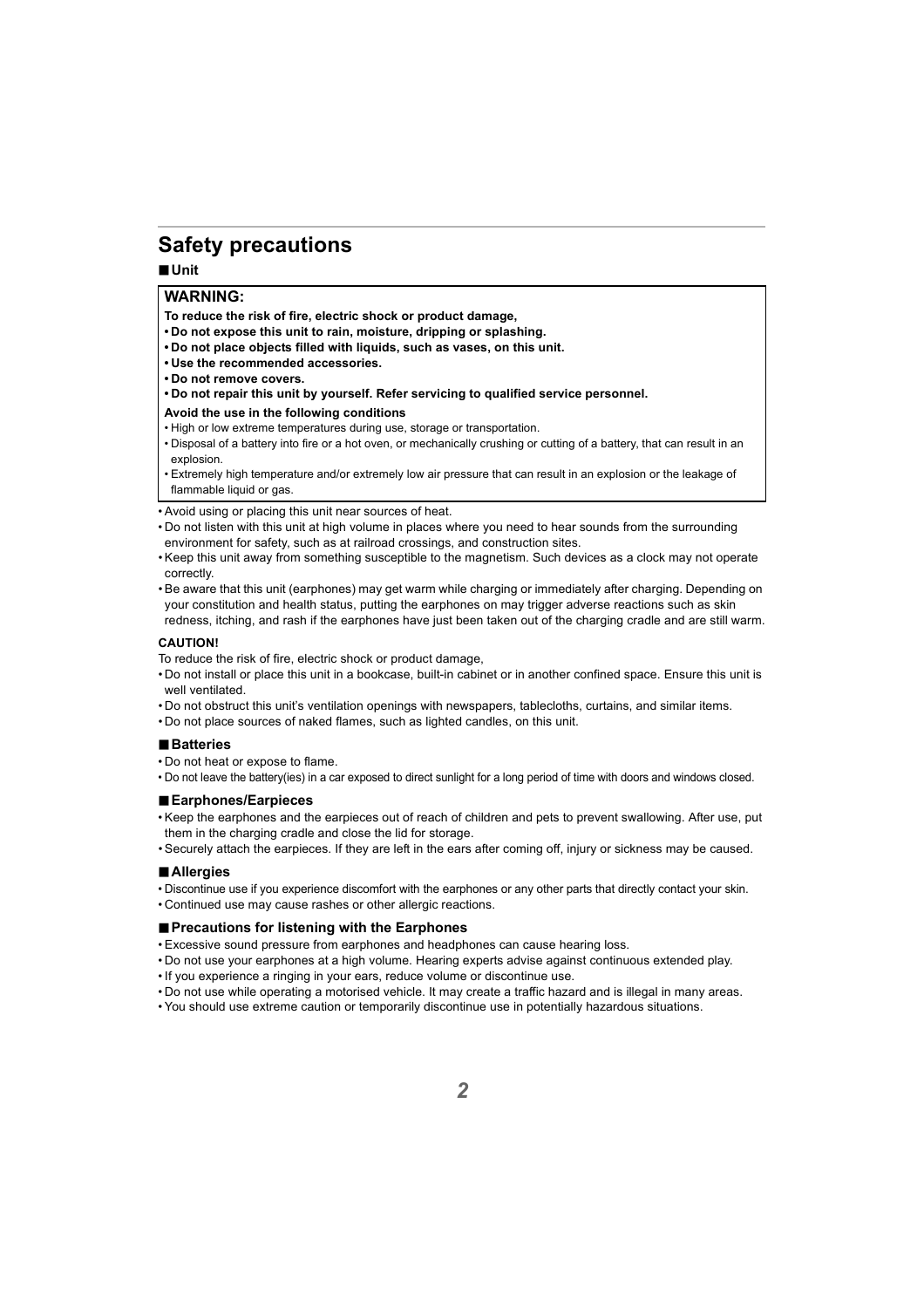This unit may receive radio interference caused by mobile telephones during use. If such interference occurs, please increase separation between this unit and the mobile telephone.

Use only the supplied USB charging cord when connecting to a computer.

The symbols on this product (including the accessories) represent the following:  $==$  DC

# <span id="page-2-0"></span>**About Bluetooth®**

**Panasonic bears no responsibility for data and/or information that is compromised during a wireless transmission.**

#### ∫**Frequency band used**

This unit uses the 2.4 GHz frequency band.

#### ∫**Certification of this unit**

- This unit conforms to frequency restrictions and has received certification based on frequency laws. Thus, a wireless permit is not necessary.
- The actions below are punishable by law in some countries:
	- Taking apart/modifying this unit.
	- Removing specification indications.

#### ∫**Restrictions of use**

- Wireless transmission and/or usage with all Bluetooth<sup>®</sup> equipped devices is not guaranteed.
- All devices must conform to standards set by Bluetooth SIG, Inc.
- Depending on the specifications and settings of a device, it can fail to connect or some operations can be different.
- This unit supports Bluetooth® security features. But depending on the operating environment and/or settings, this security may not be sufficient. Transmit data wirelessly to this unit with caution.
- This unit cannot transmit data to a Bluetooth® device.

#### ∫**Range of use**

Use this unit at a maximum range of 10 m.

The range can decrease depending on the environment, obstacles or interference.

#### ∫**Interference from other devices**

- This unit may not function properly and troubles such as noise and sound jumps may arise due to radio wave interference if this unit is located too close to other Bluetooth® devices or the devices that use the 2.4 GHz band.
- This unit may not function properly if radio waves from a nearby broadcasting station, etc. is too strong.

#### ∫**Intended usage**

- This unit is for normal, general use only.
- Do not use this system near an equipment or in an environment that is sensitive to radio frequency interference (example: airports, hospitals, laboratories, etc).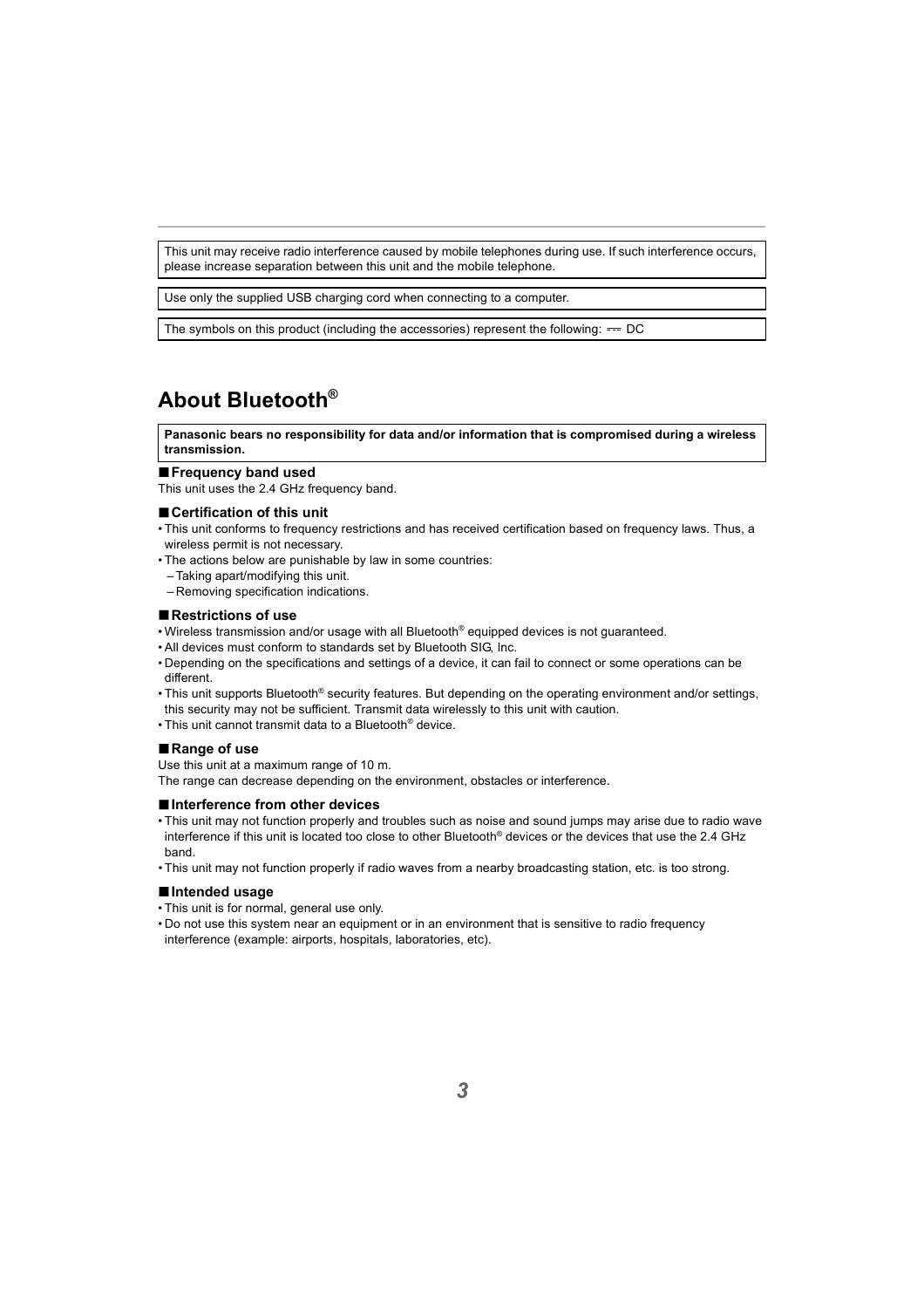# **Table of contents**

# Before use

#### Preparation

| . Using the USB charging cord (supplied) to charge the earphones and the charging cradle 10 |  |
|---------------------------------------------------------------------------------------------|--|
|                                                                                             |  |
|                                                                                             |  |
|                                                                                             |  |
|                                                                                             |  |
|                                                                                             |  |
| • Connecting by pairing (registering) your earphones with a Bluetooth® device  14           |  |
|                                                                                             |  |
|                                                                                             |  |

#### Operation

#### Other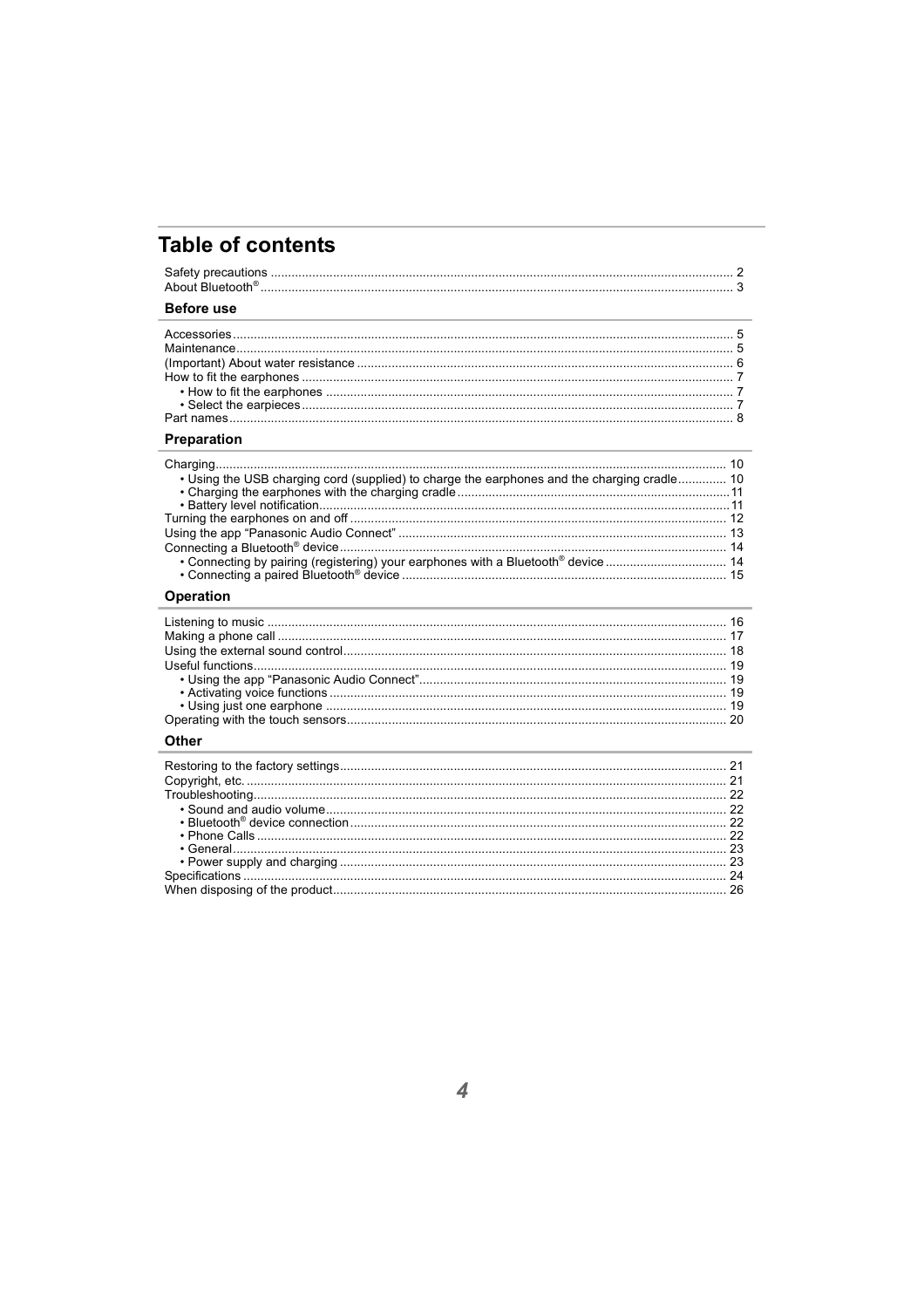#### <span id="page-4-0"></span>**Expressions used in this document**

- Pages to be referred to are indicated as " $\rightarrow$   $\cap$ ".
- The product illustrations may differ from the actual product.
- Unless otherwise indicated, illustrations in these operating instructions are of RZ-S500W.

#### **Marks denoting model names**

• Functionality differences between models are indicated with the model marks below. RZ-S500W: [RZ-S500W] RZ-S300W: [RZ-S300W]

### <span id="page-4-1"></span>**Accessories**

Please check and identify the supplied accessories.

**1 x USB charging cord**

[RZ-S500W]

**1 x Earpieces set (2 each of sizes XS, S, M, L, and XL) (M size fitted to the earphones)**

[RZ-S300W]

**1 x Earpieces set (2 each of sizes XS, S, M, and L) (M size fitted to the earphones)**

### <span id="page-4-2"></span>**Maintenance**

Clean this unit with a dry and soft cloth.

- When the unit is very dirty, wipe off the dirt with a cloth that has been dipped in water and well wrung, then wipe with a dry cloth.
- Do not use solvents including benzine, thinner, alcohol, kitchen detergent, a chemical wiper, etc. This might cause the exterior case to be deformed or the coating to come off.
- Wipe off dust from the charging terminals with a soft, dry cloth. Do not use pointy objects.

Keeping the battery performance

• During the long period of disuse, full charge this unit once every 6 months to keep the battery performance.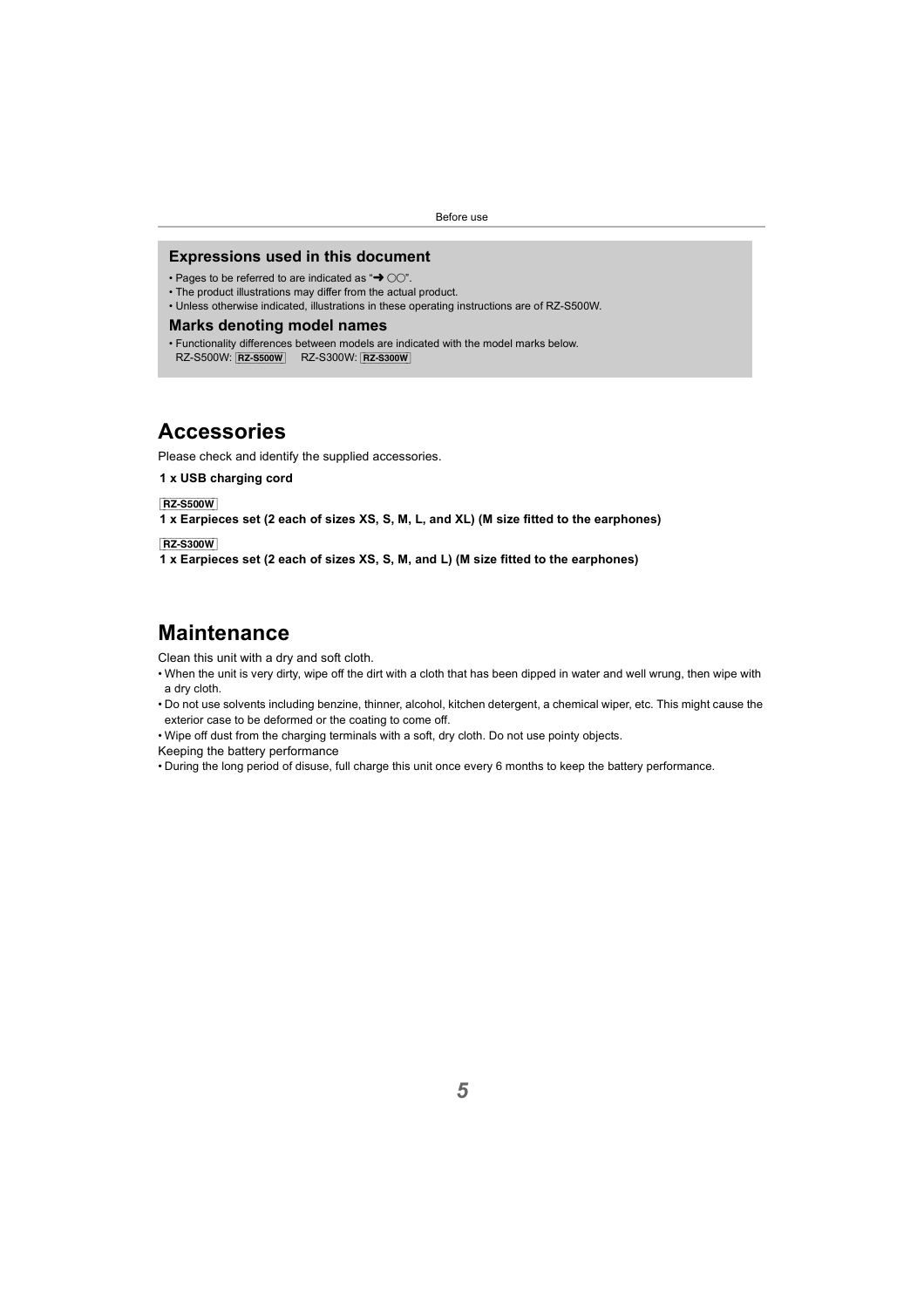# <span id="page-5-0"></span>**(Important) About water resistance**

Specifications for this unit are equivalent of IPX4 of IEC 60529, the protection level of electronic device enclosures that protects from splashes, and is not designed to be totally waterproof.

#### ∫ **About IPX4 (liquid ingress protection level against splashing water)**

This unit is compatible to operate after splashing from nozzles approximately 1.8 L/min of room temperature tap water from every direction approximately 20 cm from this unit for 10 minutes.

The charging cradle and the USB charging cord (supplied) are not water resistant.

#### **Water resistance is not guaranteed under all conditions.**

#### ∫ **Cautions for use in places where the unit may get wet (from spray, rain, etc.)**

Observe the following precautions. Incorrect operation cause malfunction.

- Do not charge the charging cradle or the earphones while your hands are wet or while there are still water droplets on this unit (earphones or charging cradle).
- Do not use the USB charging cord.
- Do not apply soapy water or detergent or immerse in water.
- If water drops get onto the unit in cold climates, wipe off with a soft, dry cloth.
- If water gets onto the earphones or microphone, wipe off with a soft, dry cloth.
- Sound may get smaller or get distorted.
- If there are water drops left in the earpieces, you may hear the sound at reduced volume or you may not be able to hear anything at all. If this is the case, remove the earpieces and get rid of the water drops.

**If water does get into the earphones or the charging cradle, cease use and consult your dealer. Malfunction due to improper handling by you will not be covered by the warranty.**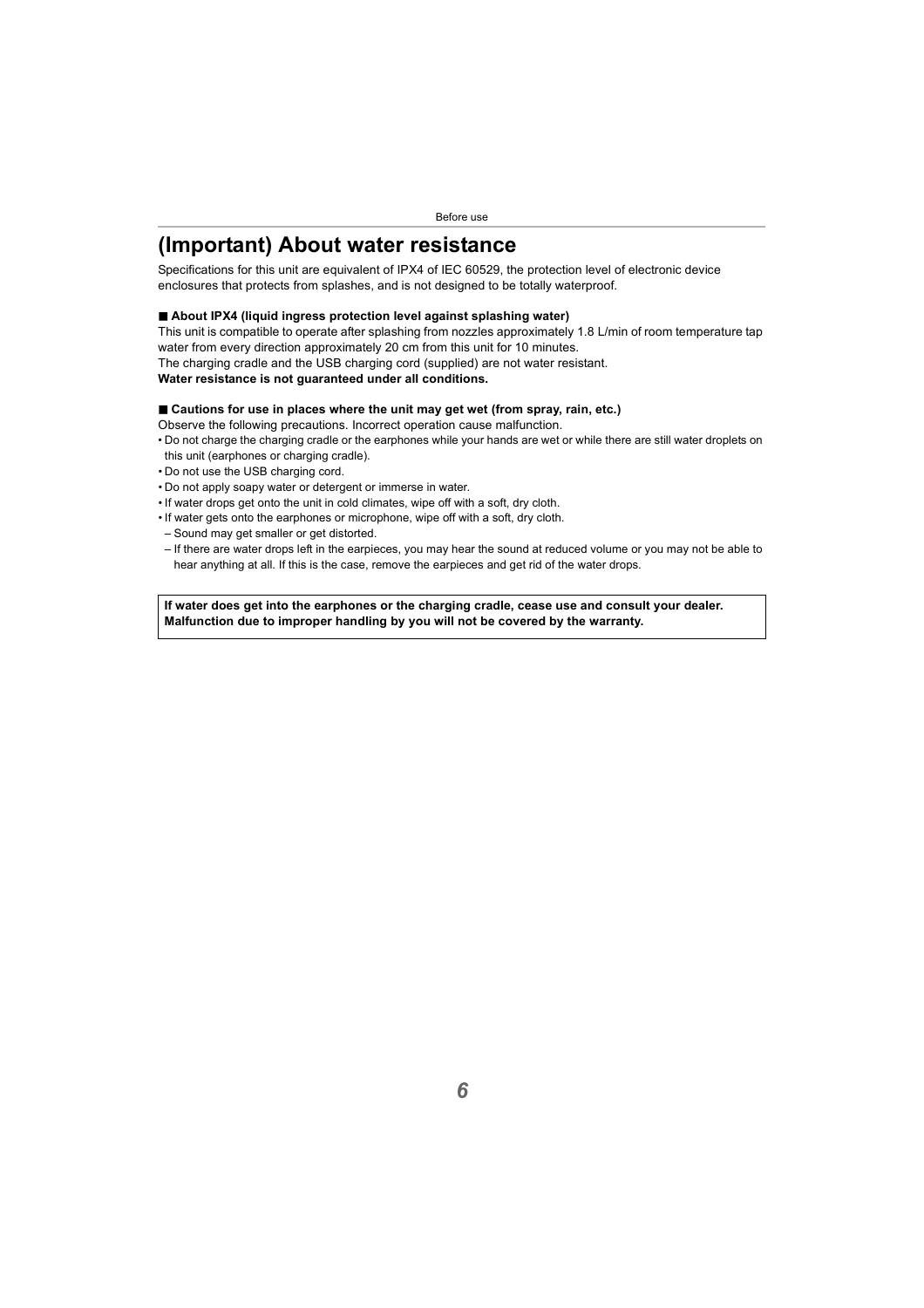# <span id="page-6-0"></span>**How to fit the earphones**

**Fit the earphones correctly in order to get adequate noise cancelling effect (**[RZ-S500W] **only) and acoustics. Select and fit the special earpieces that suit the sizes of your ears, left and right.**

#### <span id="page-6-1"></span>**How to fit the earphones**

**1 Check the orientation (up (**a**), down) and L (left) and R (right) of the earphones.**



**2 Fit firmly by turning the earphones a small amount at a time in the directions indicated by the arrow in the illustration.**



- Confirm that the earphones will not fall from your ears after you have fitted them.
- The left earphone has a raised dot indicating the L side.
- If the earphones fall out easily, replace with earpieces (supplied) of a different size.

#### <span id="page-6-2"></span>**Select the earpieces**

#### **How to remove the earpieces**



• Hold the earpiece with your fingertips and twist slightly to pull it out.

#### **How to attach the earpieces**



• Make sure the earpieces are fitted firmly into your ears and confirm that they are not at an angle.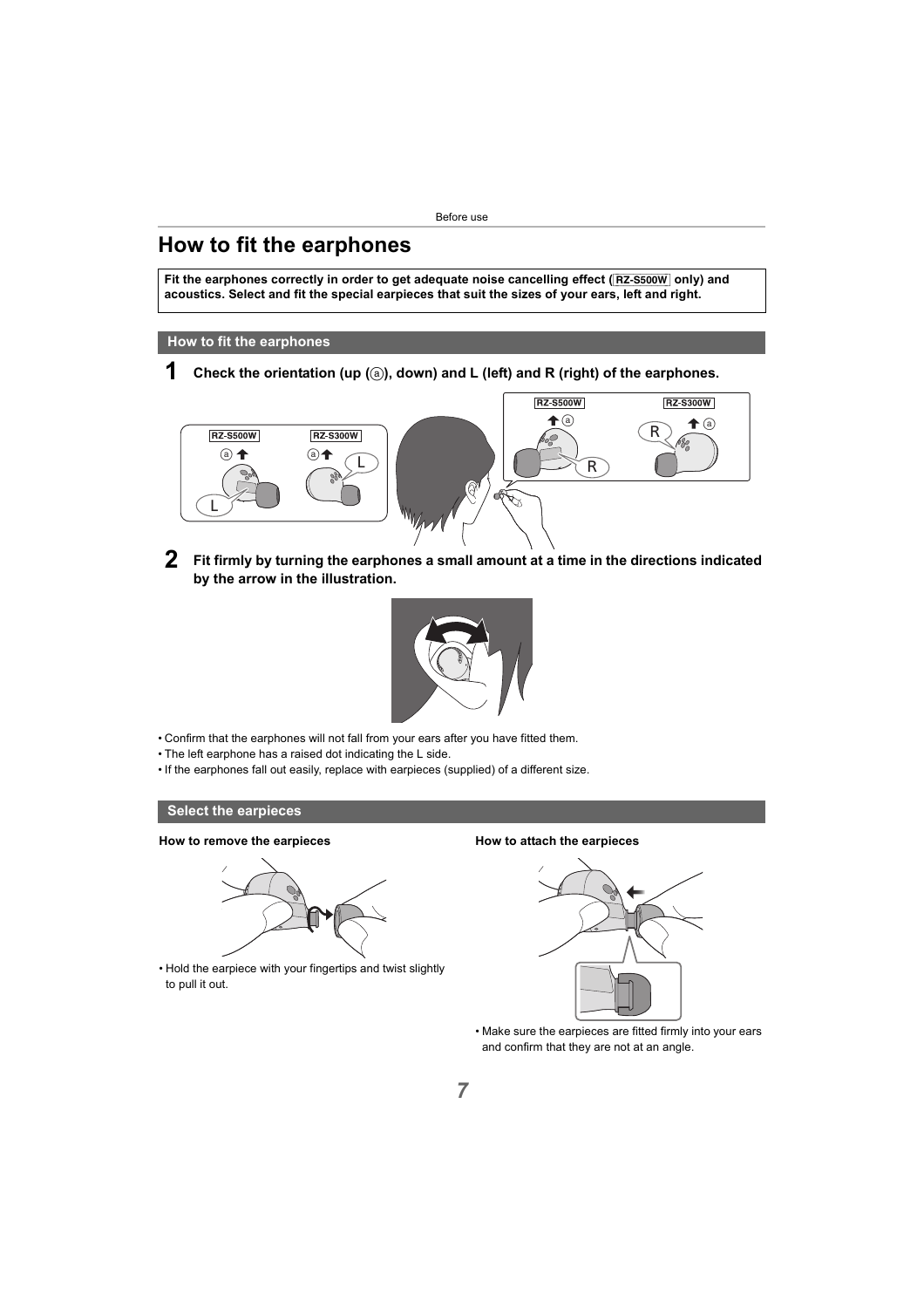# <span id="page-7-0"></span>**Part names**

#### **Main unit (earphones)**

(**Earphones** hereafter in the instructions)





- 1 Touch sensor (L) (left)
- 2 Touch sensor (R) (right)
	- Touching these enables you to perform a variety of operations.  $\leftrightarrow$  20, "Operating with the touch [sensors"\)](#page-19-0)
- 3 Earphone LEDs\*1, 3
- 4 [RZ-S500W] Microphone for noise cancelling
- 5 Earpieces
- \*1 Examples of earphone LED lighting/blinking patterns

| Both earphone LEDs (L and R) blink<br>alternately in blue and red | Bluetooth <sup>®</sup> pairing (registration) standby                           |
|-------------------------------------------------------------------|---------------------------------------------------------------------------------|
| Blinking slowly (blue) <sup>"2</sup>                              | Bluetooth <sup>®</sup> connection standby                                       |
| Blinking twice about every 5 seconds<br>$(blue)^*$ <sup>2</sup>   | When connected with Bluetooth <sup>®</sup> (playing back music/in a call, etc.) |
| Blinking (blue) <sup>2</sup>                                      | A call is being received                                                        |

\*2 The battery is low when it is blinking in red.

\*3 Refer to page [10](#page-9-1) for information about the earphone LEDs lighting and blinking during charging.

- **RZ-S300W** 1 2 6 6 3 3 5 5  $7 \longrightarrow \boxed{L \boxed{R} \longrightarrow 7}$ 8 8 10
- 6 Microphones for calls
- 7 Charging terminals
- 8 L side (left)/R side (right) indications
- 9 **RZ-S500W** Driver rear ports
- 10 Raised dot indicating the L side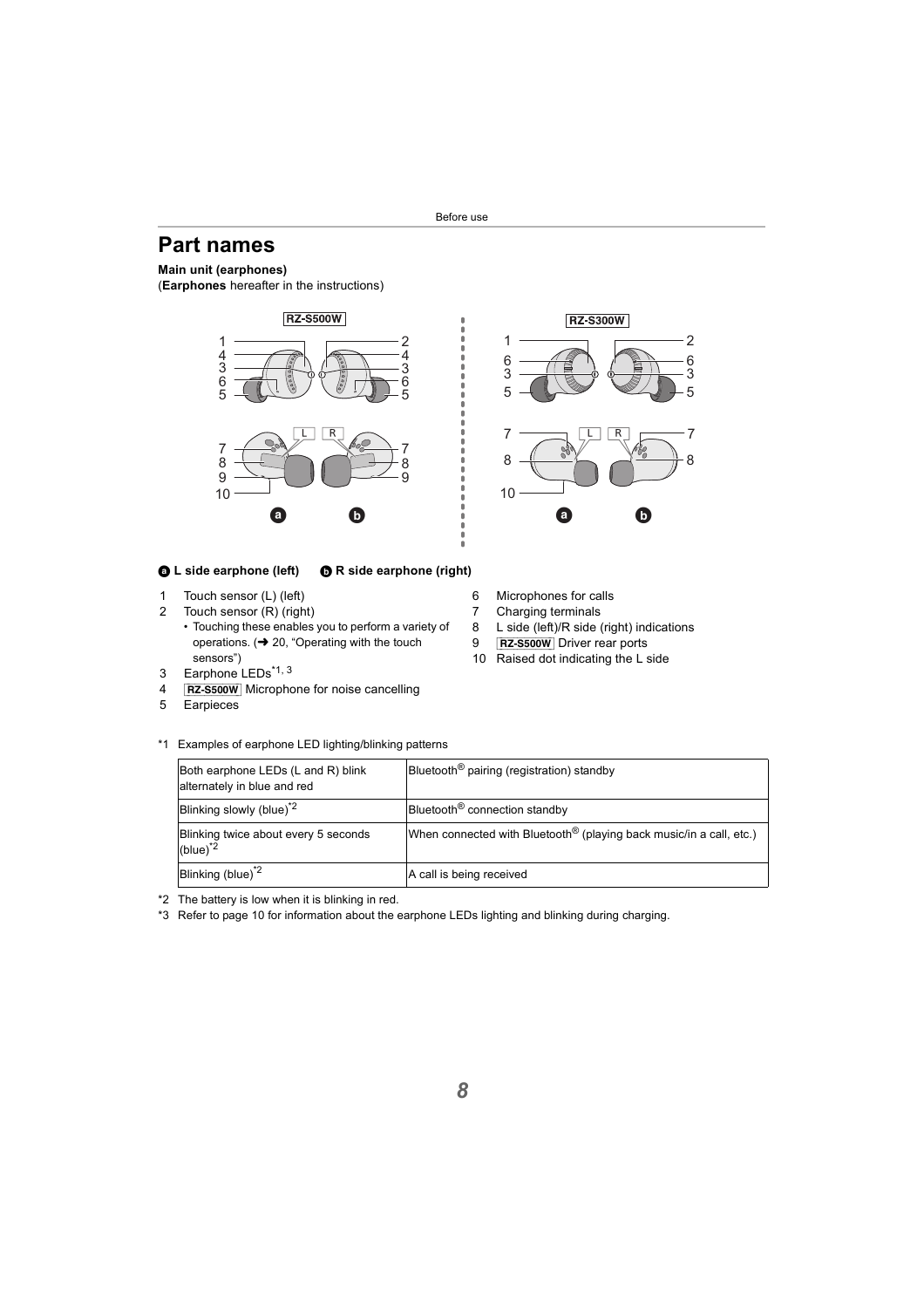#### **Main unit (charging cradle)**

(**Charging cradle** hereafter in the instructions)



- 11 Charging cradle lid
- 12 Terminal section (for the L side earphone)
- 13 Terminal section (for the R side earphone)
	- Do not touch the terminal sections with bare hands.
- 14 Charging cradle LEDs\*4
- 15 Certification information label (bottom of the charging cradle)
	- The model number is shown on the certification information label.
- 16 Charging terminal
	- Connect the USB charging cord (supplied) to this terminal when charging.  $\leftrightarrow$  [10, "Charging"\)](#page-9-1)
- \*4 Refer to page [10](#page-9-1) for information about the earphone LEDs lighting and blinking during charging.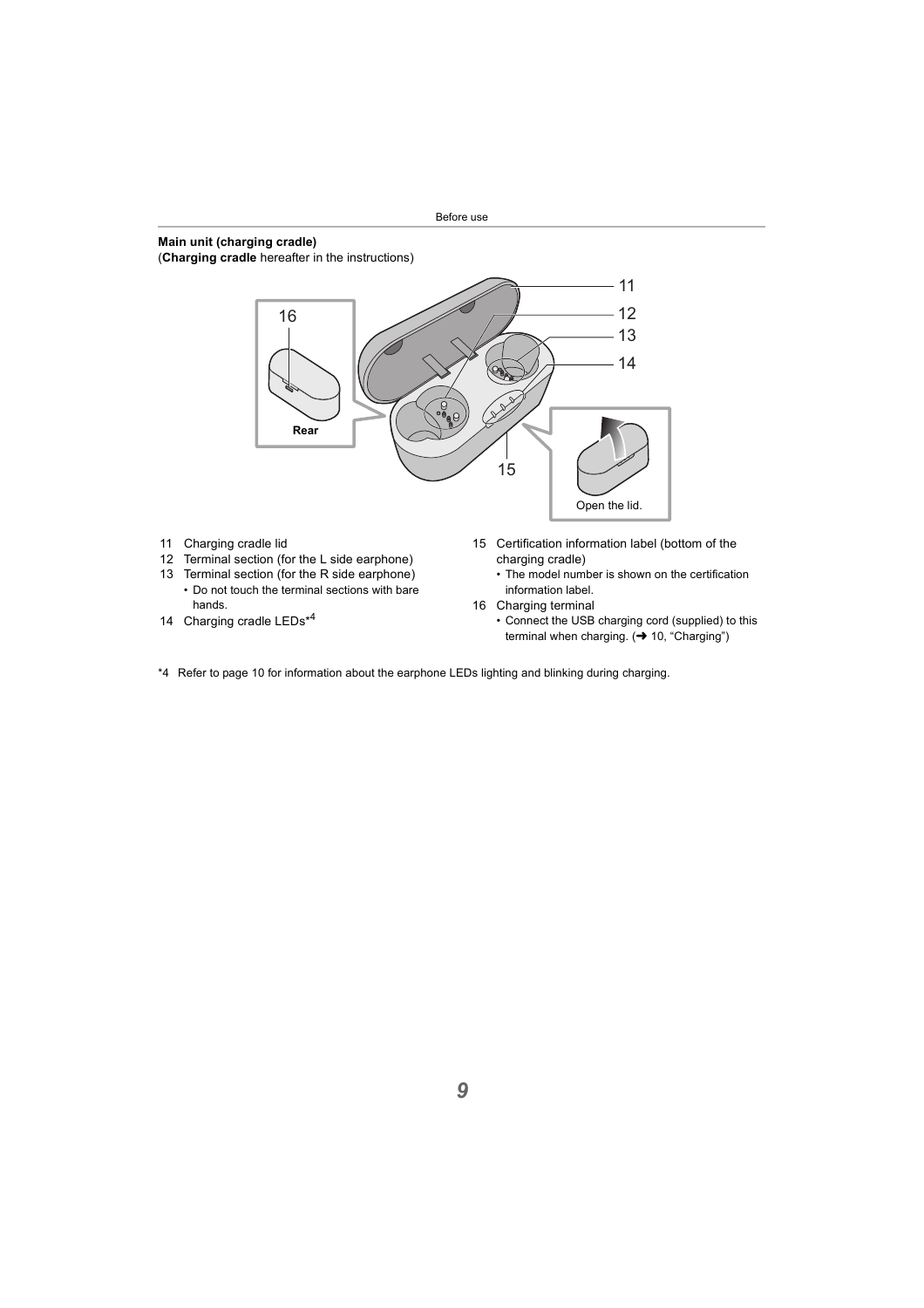# <span id="page-9-1"></span><span id="page-9-0"></span>**Charging**

The chargeable battery (installed in the unit) is not charged initially. Charge the battery before using the unit.

• Proper charging is not possible if there is dust or droplets of water on the terminal sections of the earphones or charging cradle. Remove the dust or water droplets before charging.

#### **Note**

- Charge in a room temperature between 10  $^{\circ}$ C and 35  $^{\circ}$ C.
- It is not possible to turn the power on or connect to Bluetooth<sup>®</sup> devices during charging.

#### <span id="page-9-2"></span>**Using the USB charging cord (supplied) to charge the earphones and the charging cradle**

When the earphones have not been put into the charging cradle, the charging cradle itself is charged.



- **1** Use the USB charging cord (supplied) ( $\odot$ ) to connect the charging cradle to a computer (**a**).
	- Charging of the charging cradle starts. The charging cradle LEDs light or blink (white) while the charging cradle is charging. Charging is complete when they turn off.
	- Check the direction of the USB charging cord terminals and plug in/out straight holding onto the plug. (It may result in malfunction by the deforming of the terminal if it is plugged in obliquely or in wrong direction.)

#### **2 Put the earphones into the charging cradle.**

- Confirm the L side and R side of the earphones, and match the positions of the charging terminals on the earphones with the terminal sections in the charging cradle. (Charging of the earphones will not start if the positions do not match.)
- The way the earphone LEDs light when you put the earphones into the charging cradle depends on the usage status.

| Usage status                                                                   | Earphone LED lighting/blinking patterns                                                                                                                                                                                                                                      |
|--------------------------------------------------------------------------------|------------------------------------------------------------------------------------------------------------------------------------------------------------------------------------------------------------------------------------------------------------------------------|
| Charging for the first time (after                                             | The earphone LEDs light (red) about 5 seconds after you put the                                                                                                                                                                                                              |
| purchase)                                                                      | earphones into the charging cradle.                                                                                                                                                                                                                                          |
| Charging any time after the first time<br>(When there is still battery charge) | When you put the earphones into the charging cradle, the<br>earphone LEDs light (red) about 3 seconds, then turn off. After<br>about 5 seconds, the earphone LEDs light (red) again.<br>. If the earphone LEDs do not light (red) again, the earphones are<br>fully charged. |
| When the batteries are depleted (When                                          | The earphone LEDs light (red) about 5 seconds after you put the                                                                                                                                                                                                              |
| there is no battery charge at all)                                             | earphones into the charging cradle.                                                                                                                                                                                                                                          |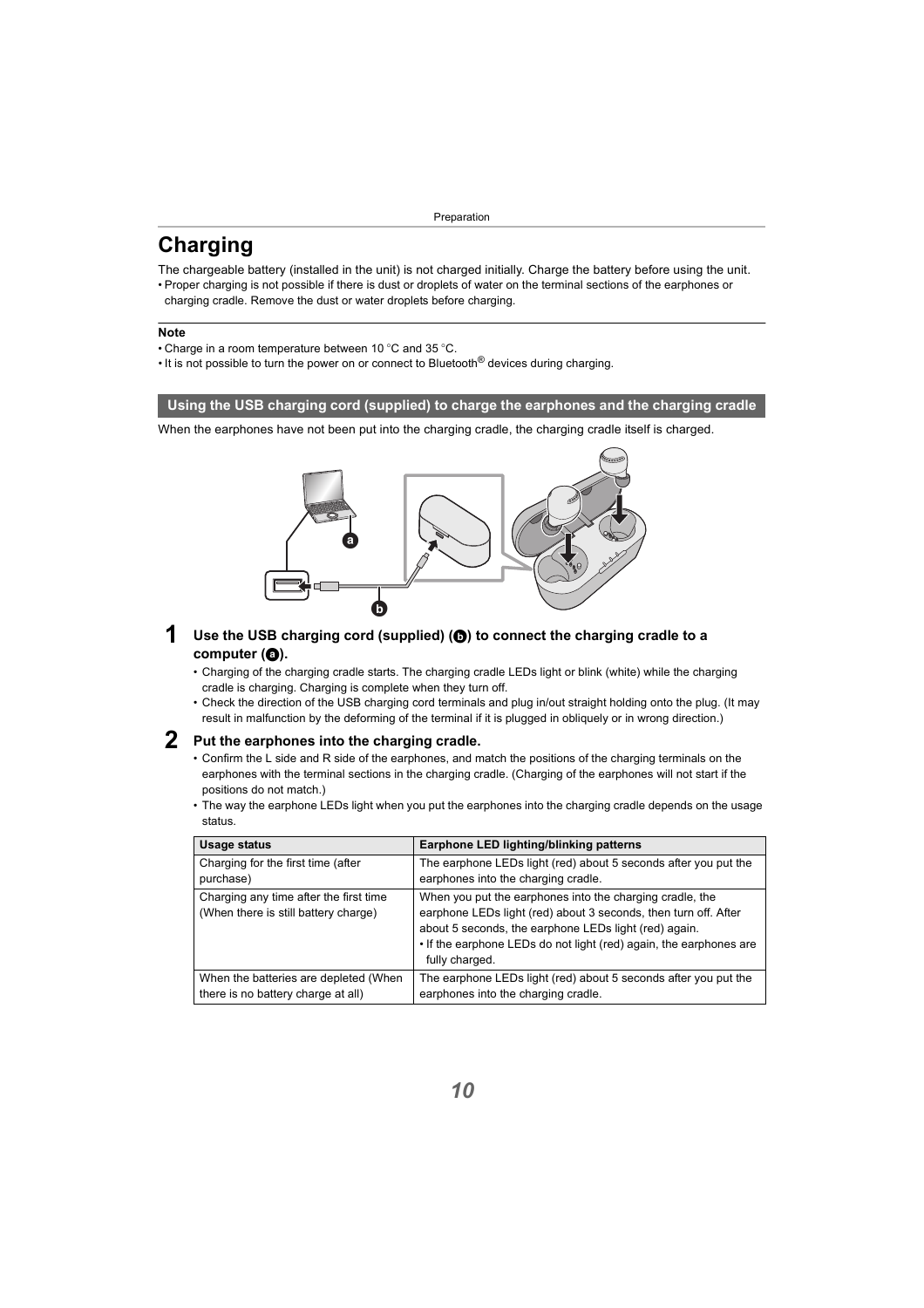#### **3 Confirm that the earphone LEDs (red) have illuminated (charging starts).**

- The earphone LEDs light (red) while the earphones are charging. Charging is complete when they turn off.
- Charging time  $\leftrightarrow$  [24, "Specifications"\)](#page-23-0)

#### **Note**

- Do not use any other USB charging cords except the supplied one. Doing so may cause malfunction.
- Charging may not be performed or may stop if the computer is in or switched to standby or sleep mode.

#### <span id="page-10-0"></span>**Charging the earphones with the charging cradle**

Earphones can only be charged with a charged charging cradle. You can charge your earphones while you are out, even if there is no power source.

• When the charging cradle is fully charged, it can charge the earphones about 2 times.

#### **1 Put the earphones into the charging cradle.**

- The earphones LEDs light (red). Refer to Step 2 on page [10](#page-9-2) for how they light.
- - **2 Confirm that the earphone LEDs (red) have illuminated. (charging starts)**
		- The earphones LEDs light (red) while the earphones are charging. Charging is complete when they turn off.
		- It takes approx. 2 hours to charge the earphones from empty to full.

#### <span id="page-10-1"></span>**Battery level notification**

The LEDs lighting or flashing on this unit indicate the remaining battery charge.

#### ∫ **Earphones**

When the battery level starts to run low while you are using the earphones, the blinking earphone LEDs change from blue to red, then you will be notified by one beep every 5 minutes. When no charge remains, you will hear a guidance message and then the unit automatically turns off.

#### ∫ **Charging cradle**

When you open the charging cradle lid, the charging cradle LEDs light or blink to indicate the charge remaining in the battery.

| Status of the charging cradle<br><b>LEDs</b> |      | Remaining battery charge                                              |  |
|----------------------------------------------|------|-----------------------------------------------------------------------|--|
| 3 light                                      | ---  | There is plenty of charge in the battery.                             |  |
|                                              | 88 8 |                                                                       |  |
| 1 lights                                     | ▅▅   | The charge in the battery is running low. You should charge the unit. |  |

- When 1 charging cradle LED is blinking, the charge in the battery is even lower. Charge the unit.
- If the charging cradle LEDs do not light even when you open the charging cradle lid, there is no charge in the battery. Charge the unit.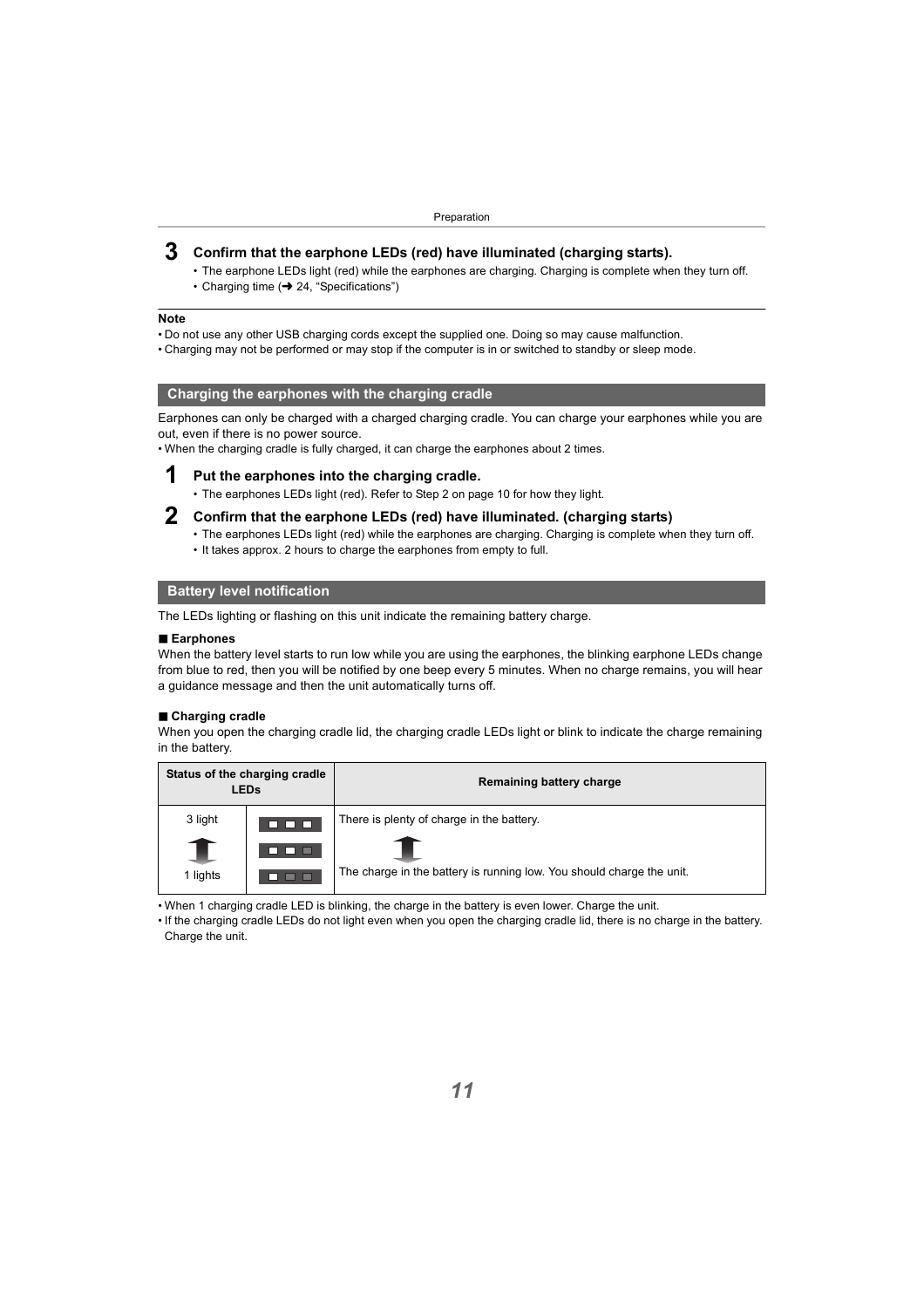# <span id="page-11-0"></span>**Turning the earphones on and off**

#### ■ **To turn the earphones on**

#### **Take the earphones out of the charging cradle.**

- The earphones turn on. A beep will sound and the earphone LEDs blink (blue)\* slowly.
- \* The batteries are low when they are blinking in red.

#### ■ To turn the earphones off

#### **Put the earphones into the charging cradle.**

• The way the LEDs light when you put the earphones into the charging cradle depends on the usage status. Refer to Step 2 on page [10](#page-9-2) for how they light.



<sup>•</sup> If something with a magnet in it is brought close to the earphones while they are being used, the earphones may turn off. Move the item with the magnet in it away if this occurs.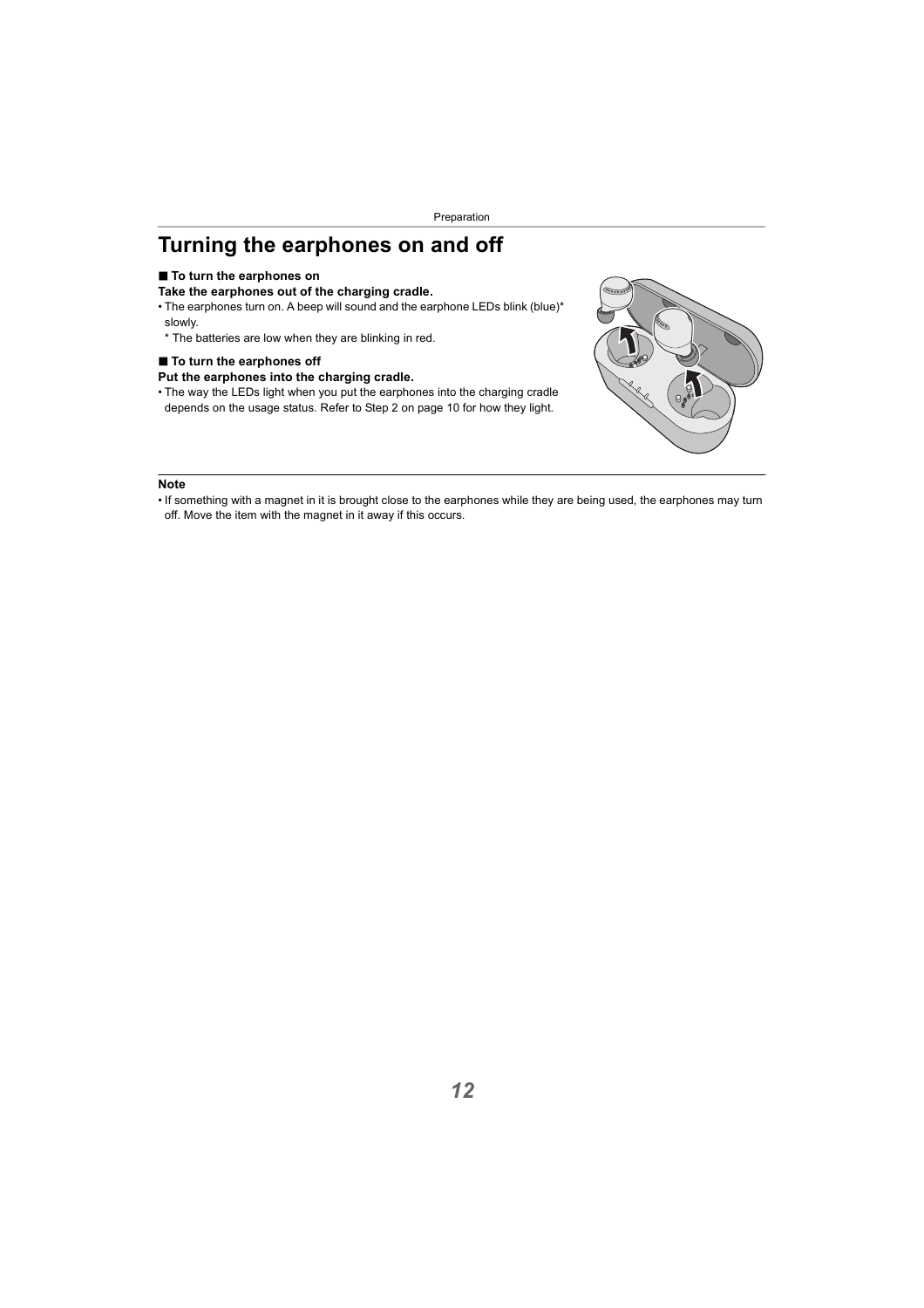# <span id="page-12-0"></span>**Using the app "Panasonic Audio Connect"**

By creating a Bluetooth<sup>®</sup> connection with a smartphone or tablet installed with the "Panasonic Audio Connect" app (free of charge), you can enjoy a wide variety of features, such as the following:

- Software updates
- Customization of various settings (Connection mode setting/Auto power off setting/Guidance language setting, etc.)
- "Switch/Find headphones" function
- Check remaining battery charge
- Access to this document

#### **Preparation**

- Turn on the unit.
	- **1 Download the "Panasonic Audio Connect" app (free of charge) to the smartphone or tablet.**



Android: Google Play



iOS: App Store







#### **2 Start up the "Panasonic Audio Connect" app.**

• Follow the on-screen instructions to operate.

- Always use the latest version of the "Panasonic Audio Connect" app.
- There may sometimes be changes made to the operating procedures, displays, etc., on the "Panasonic Audio Connect" app. Refer to the support site for details.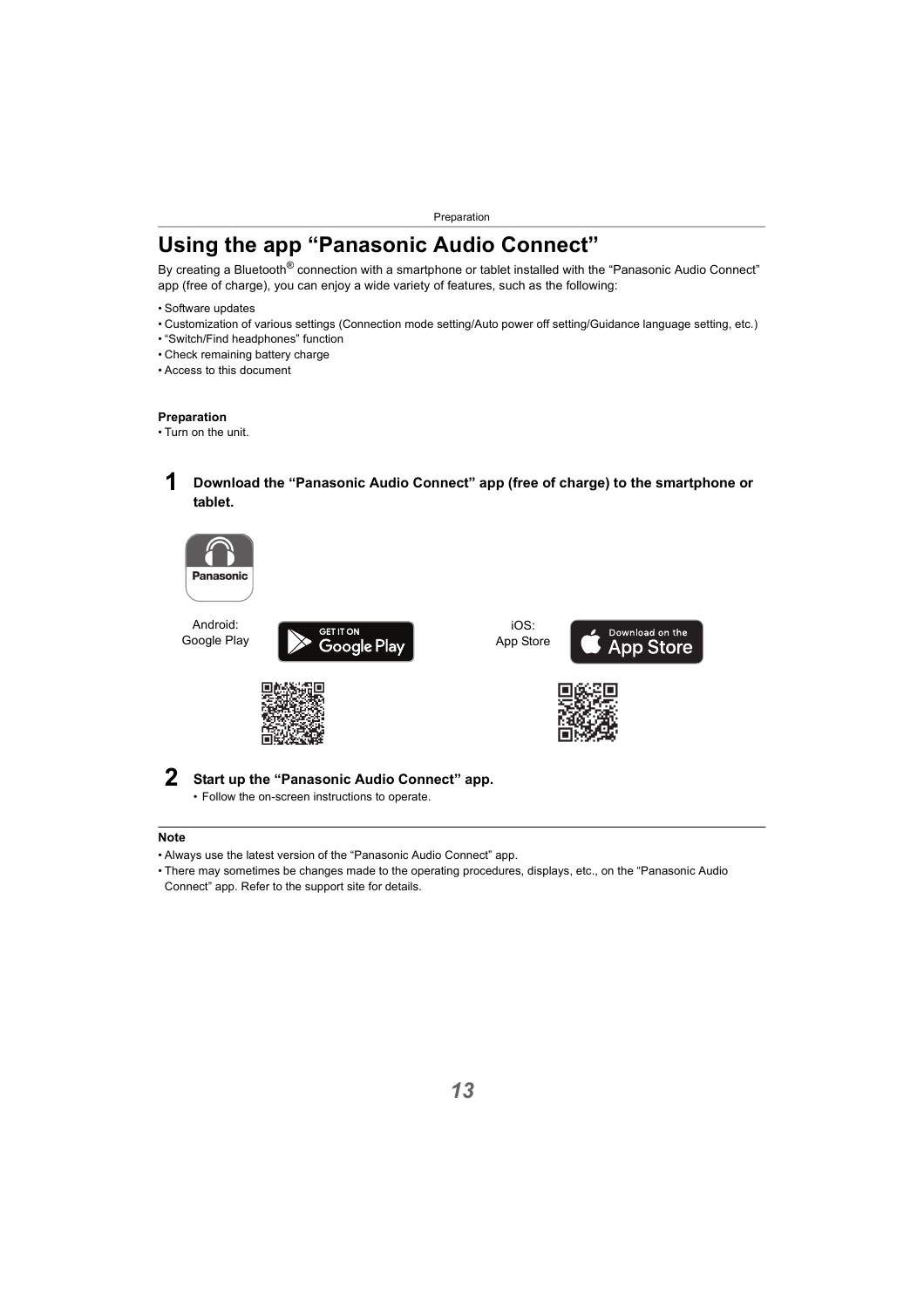# <span id="page-13-0"></span>**Connecting a Bluetooth® device**

#### **Preparation**

- Put the earphones into the charging cradle.
- Place the Bluetooth<sup>®</sup> device within approx. 1 m from the unit.
- Check the device operation using its operation instructions as required.
- Using the "Panasonic Audio Connect" app (free of charge) makes connecting with Bluetooth<sup>®</sup> simple. ( $\rightarrow$  [13\)](#page-12-0)

#### <span id="page-13-1"></span>**Connecting by pairing (registering) your earphones with a Bluetooth® device**

#### **1 Take both earphones (L and R) out of the charging cradle.**

• When pairing with a device for the first time: This unit will start to search for a Bluetooth<sup>®</sup> device to connect to, and the earphone LEDs will light alternately in blue and red.

• When pairing with a device after the first time: Taking the earphones out of the charging cradle will light the earphone LEDs (blue). While the earphone LEDs light (blue) (about 3 seconds), if you touch and hold the touch sensor (L or R) for about 7 seconds, the earphone LEDs will light alternately in blue and red.

# **2 Turn on the Bluetooth® device and enable the Bluetooth® function.**

#### **3 From the Bluetooth® menu of the Bluetooth® device, select device name "RZ-S500W" or "RZ-S300W".**

- A BD address (Bluetooth<sup>®</sup> Device address: an alphanumeric character string that is displayed by and unique to the device) may be displayed before "RZ-S500W" or "RZ-S300W" is displayed.
- If prompted for a passkey, input the passkey "0000 (four zeros)" of this unit.
- When the earphone LEDs blink (blue)\* twice at approximately 5 second intervals, pairing has been completed and connection has been established.
	- \* The batteries are low when they are blinking in red.

#### **4 Confirm that the earphones and the Bluetooth® device are connected.**

- If the connection with the device does not complete within 5 minutes, the pairing mode on the earphones cancels and they transition to connection standby mode. Perform pairing again.
- You can pair a maximum of 10 Bluetooth<sup>®</sup> devices with the earphones. When you pair a device after the maximum has been exceeded, previous devices are overwritten. To use overwritten devices again, do the pairing again.

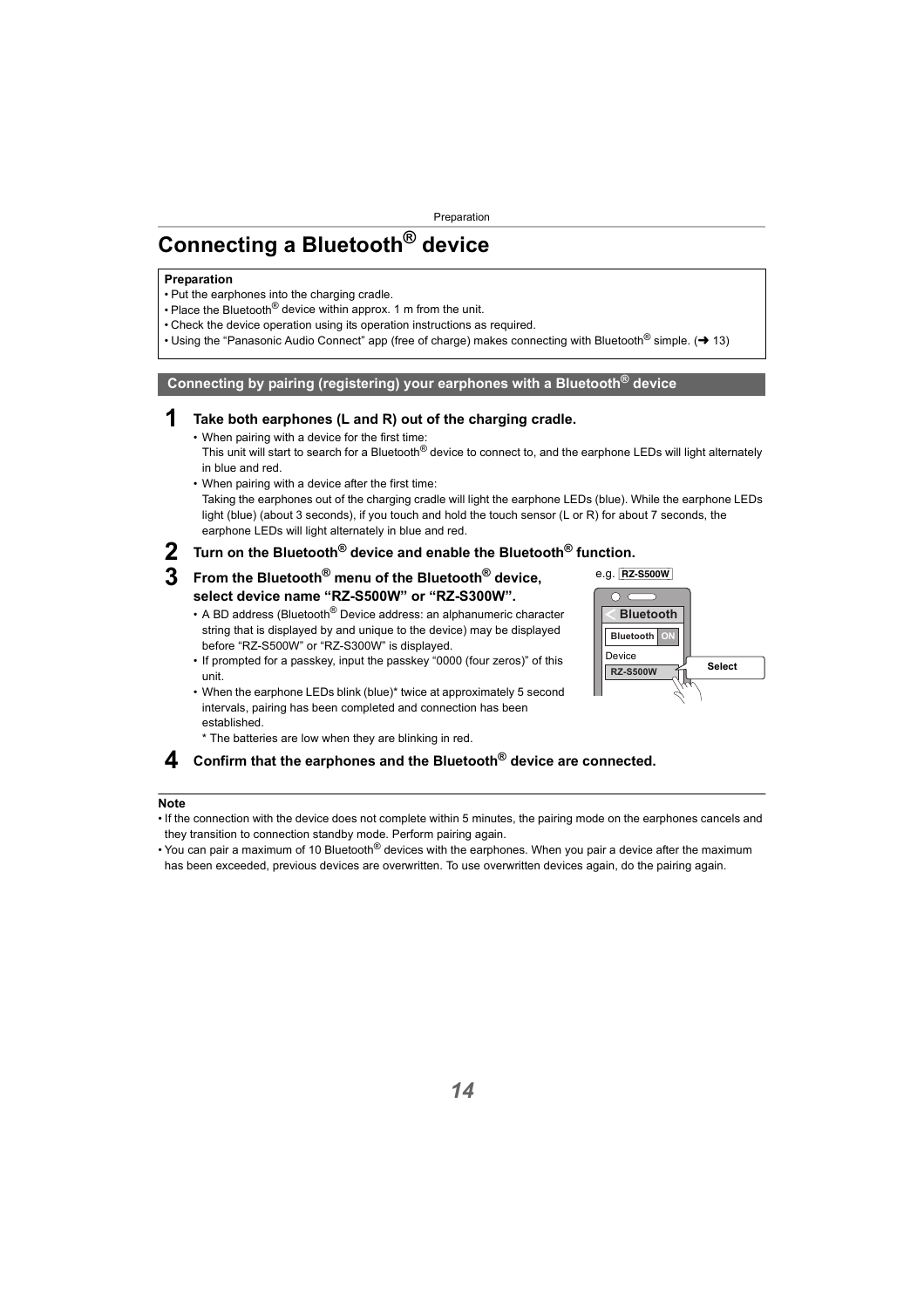### <span id="page-14-0"></span>**Connecting a paired Bluetooth® device**

- **1 Take the earphones out of the charging cradle.**
	- The earphone LEDs light (blue) and the earphones turn on about 3 seconds later. A beep will sound, and the earphone LEDs (blue)\* will blink slowly. \* The batteries are low when they are blinking in red.
- **2 Do Steps 2 to 3 of ["Connecting by pairing \(registering\) your earphones with a](#page-13-1)  Bluetooth<sup>®</sup> device" (→ [14\).](#page-13-1)**
- **3 Confirm that the earphones and the Bluetooth® device are connected.**

<sup>•</sup> This unit remembers the device lastly connected. Connection may be automatically established after step 1 (see above).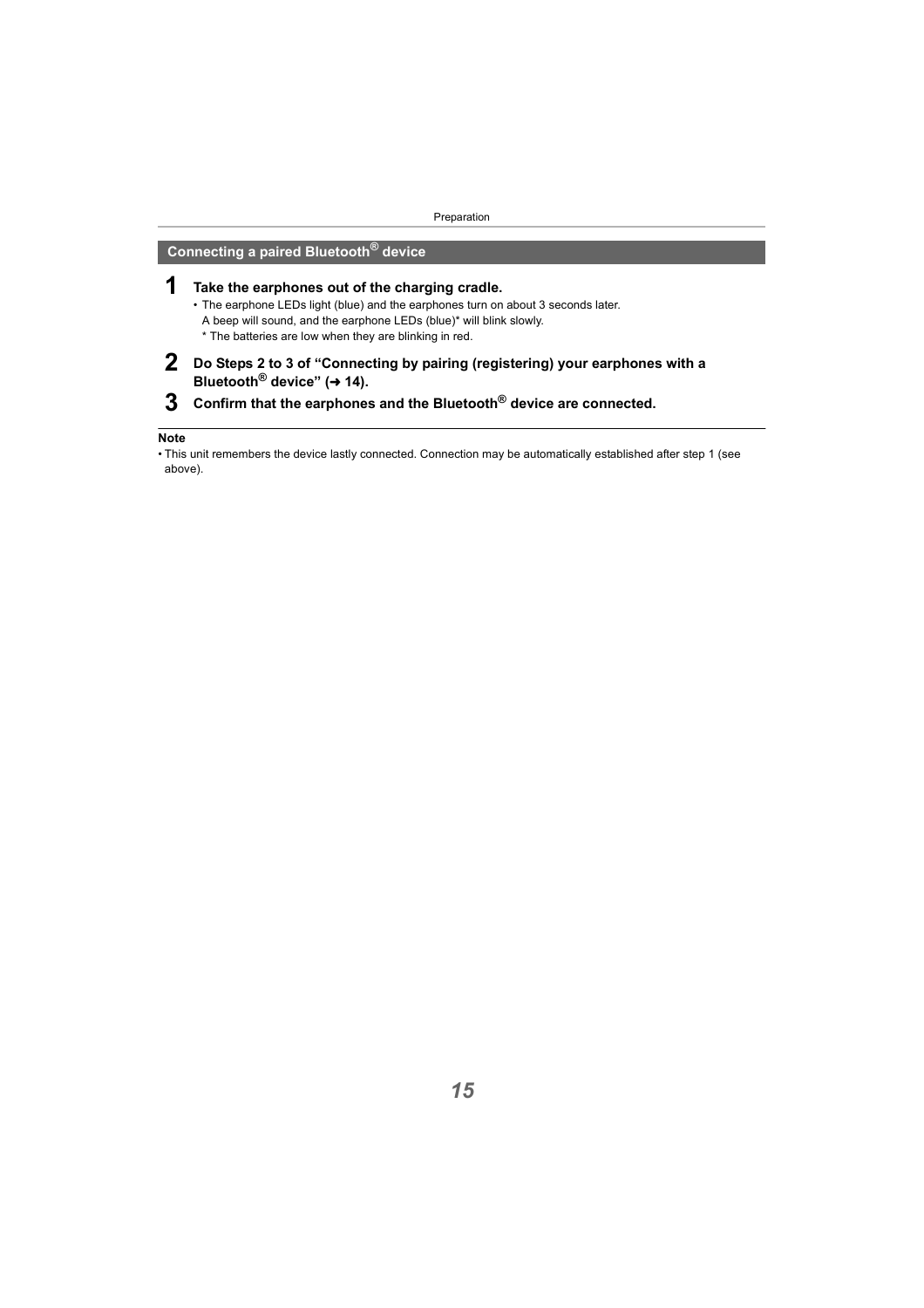# <span id="page-15-1"></span><span id="page-15-0"></span>**Listening to music**

If the Bluetooth<sup>®</sup> compatible device supports the "A2DP" and "AVRCP" Bluetooth<sup>®</sup> profiles, music can be played back with remote control operations on the unit.

- A2DP (Advanced Audio Distribution Profile): Transmits audio to the unit.
- AVRCP (Audio/Video Remote Control Profile): Allows remote control of the device using the unit.

#### **1 Connect the Bluetooth® device and the unit. (**<sup>l</sup> **[14, "Connecting a Bluetooth® device"\)](#page-13-0)**

#### **2 Select and play the music or the video on the Bluetooth® device.**

- The unit's earphones will output the music or the audio of the video being played back.
- For operating procedures during music playback  $\leftrightarrow$  [20, "Operating with the touch sensors"\)](#page-19-0)
- Operating time may become shorter depending on the usage conditions.

#### ∫ **Attention**

- The unit might leak sound depending on the volume level.
- When the volume is increased to near maximum level, music may sound distorted. Decrease the volume until the distortion is cleared.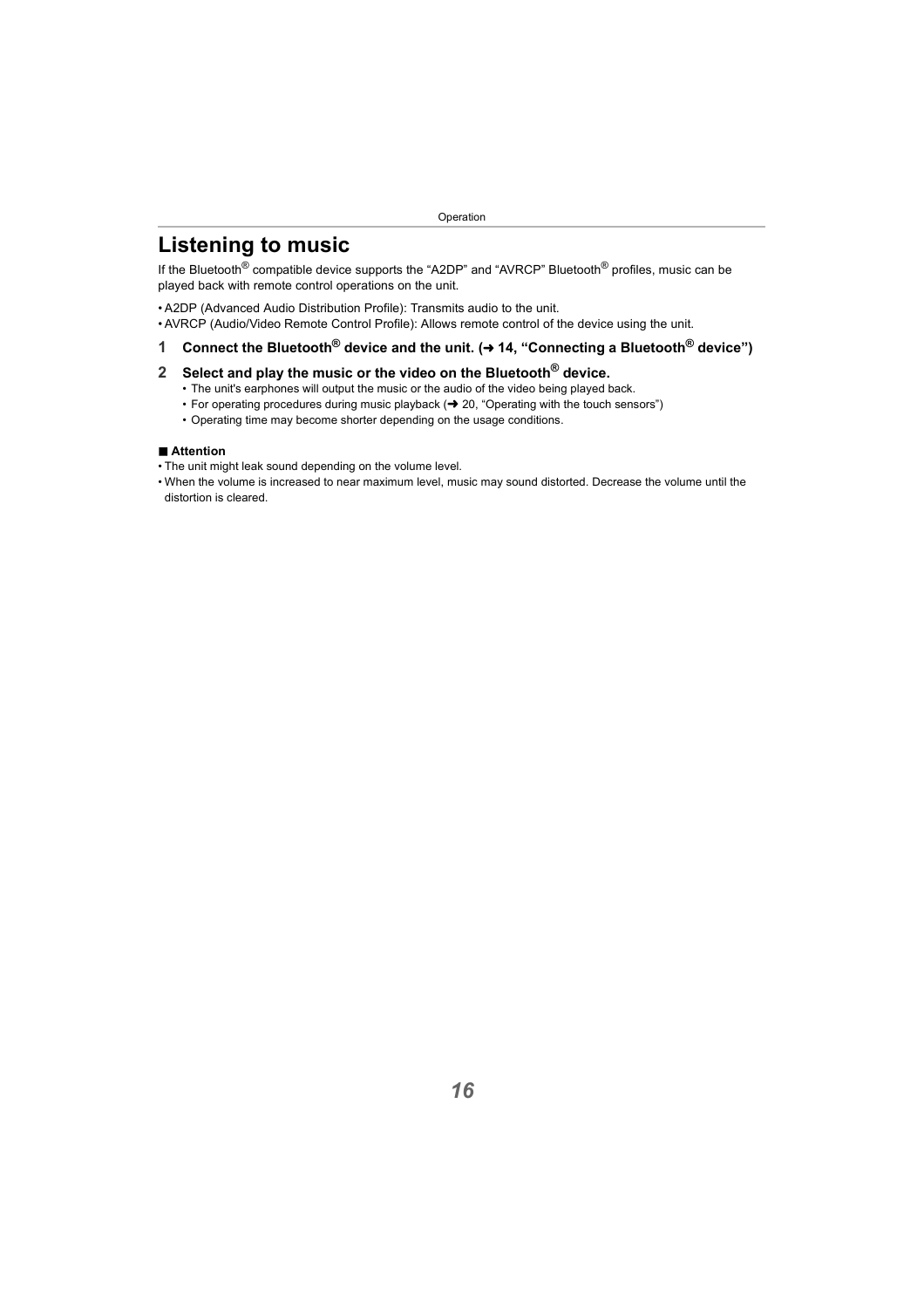# <span id="page-16-0"></span>**Making a phone call**

With Bluetooth<sup>®</sup> enabled phones (cell phones or smartphones) that support the "HSP" or "HFP" Bluetooth<sup>®</sup> profile, you can use the unit for phone calls.

• HSP (Headset Profile):

This profile can be used to receive monaural sounds and establish two-way communication using the microphone on the unit.

• HFP (Hands-Free Profile):

In addition to the HSP functions, this profile has the incoming and outgoing calls function. (This unit does not have a function that allows you to make phone calls independently of a Bluetooth<sup>®</sup> enabled phone.)

#### **1** Connect the Bluetooth<sup>®</sup> device and the unit. (→ 14, "Connecting a Bluetooth<sup>®</sup> device")

#### **2 Touch a touch sensor (L or R) on the earphone once to answer an incoming call.**

- During an incoming call, ringtone will sound from the unit and the earphone LEDs will blink.
- (HFP only) To reject a phone call, touch and hold a touch sensor (L or R) for about 2 seconds.

#### **3 Start talking.**

- The earphone LEDs will repeatedly blink 2 times during a call.
- The volume can be adjusted during a phone call. For operating procedures  $\rightarrow$  [20, "Operating with the touch sensors"\)](#page-19-0)

#### **4 Touch and hold an earphone touch sensor (L or R) for about 2 seconds to end the call.**

- There may be instances when hands free setting needs to be done on the Bluetooth<sup>®</sup> enabled phone.
- Depending on the Bluetooth<sup>®</sup> enabled phone, you may hear incoming and outgoing call ringtones of the phone from the unit.
- You can have the Bluetooth<sup>®</sup> enabled phone make phone calls by using the microphone of the unit and an app of the Bluetooth<sup>®</sup> enabled phone.  $\rightarrow$  [19, "Activating voice functions"\)](#page-18-2)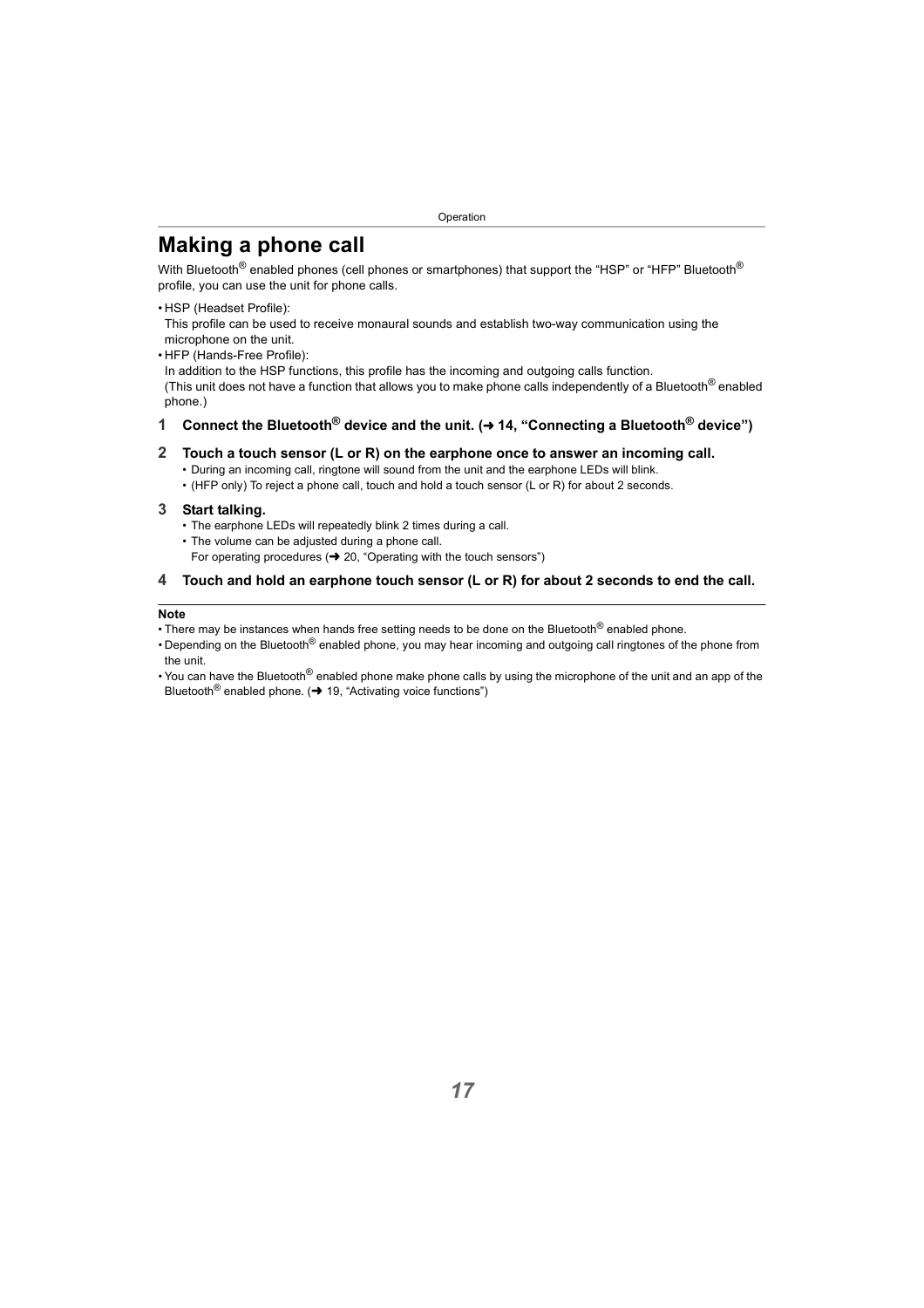# <span id="page-17-0"></span>**Using the external sound control**

The external sound control function switches between noise cancelling ([RZ-S500W] only), ambient sound and off. The sound quality is set so that it is optimised for each mode.

#### **1 While wearing the earphones, touch and hold the touch sensor (R) for about 2 seconds.**

• The mode is switched each time you touch and hold the touch sensor. (A guidance message will notify you of the mode you switched to.)



#### **2 Adjust the volume of the playback device.**

#### ∫ **Noise cancelling (**[RZ-S500W] **only)**

Reduces the sounds (noise) you can hear from outside.

• While using the noise cancelling function, a very small amount of noise which is generated from the circuit that reduces noise may be heard, but this is normal and not indicative of any trouble. (This very-low-level noise may be heard in quiet places or in the blank parts between tracks.)

#### ∫ **Ambient sound**

You can hear ambient sound through the microphones embedded in the earphones while enjoying music.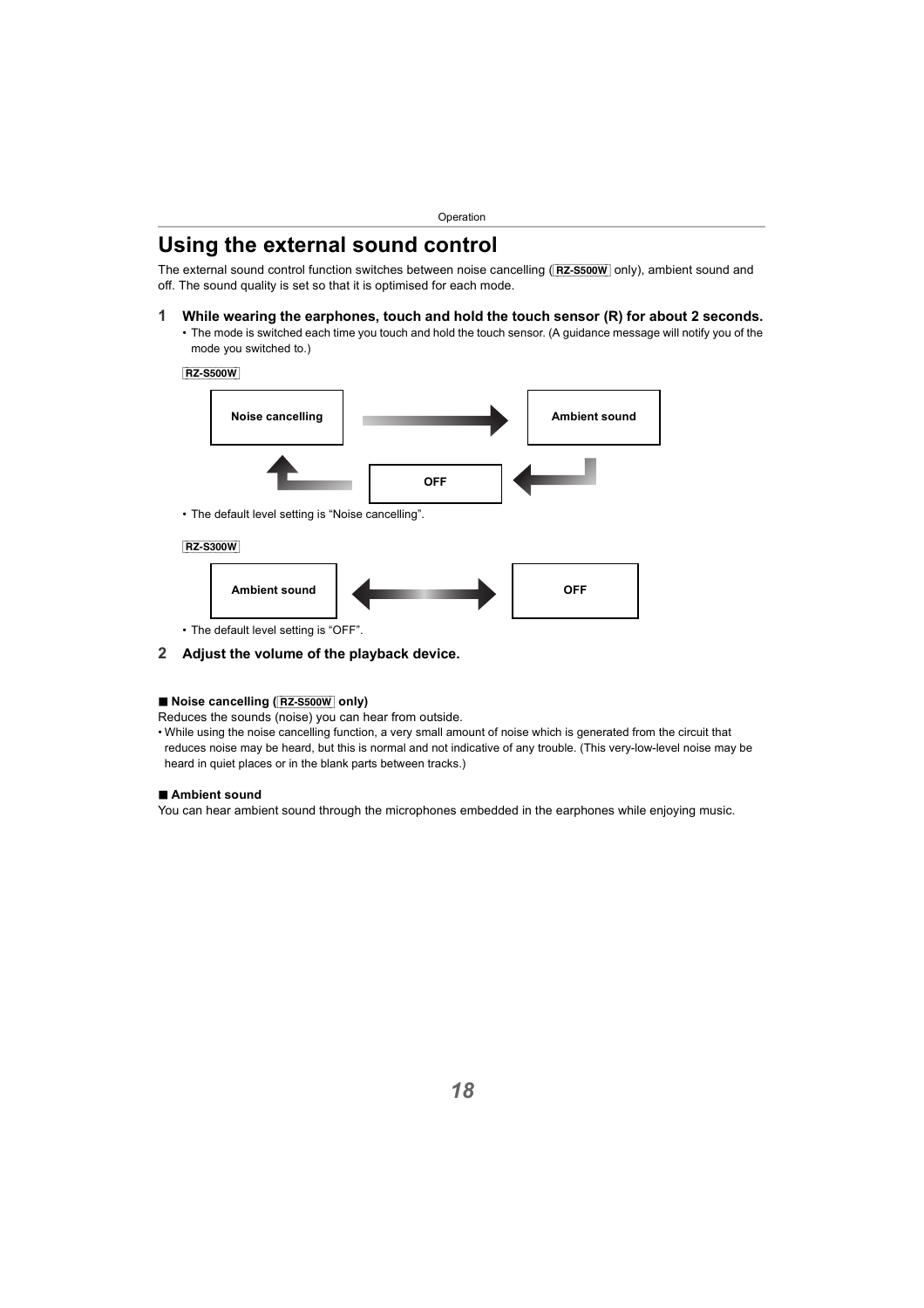# <span id="page-18-0"></span>**Useful functions**

#### <span id="page-18-1"></span>**Using the app "Panasonic Audio Connect"**

By creating a Bluetooth<sup>®</sup> connection with a smartphone installed with the "Panasonic Audio Connect" app (free of charge), you can enjoy a wide variety of features, such as changing the settings on the earphones.  $(\rightarrow 13)$  $(\rightarrow 13)$ 

#### <span id="page-18-2"></span>**Activating voice functions**

You can use a touch sensor on the earphone to activate the voice functions (Amazon Alexa, Siri etc.) on your smartphone or similar device.

- **1 Connect the Bluetooth® device and the unit. (**<sup>l</sup> **[14, "Connecting a Bluetooth® device"\)](#page-13-0)**
- **2 Touch and hold the touch sensor (L) on the earphone until the voice function is activated.**
	- The voice assistant function on the Bluetooth<sup>®</sup> device is activated.

#### **Note**

• For details about voice function commands, refer to the operating instructions for the Bluetooth<sup>®</sup> device.

• The voice function may not work depending on the smartphone, etc., specifications and the app version.

#### **After doing Step 1 above, complete the setup below to use Amazon Alexa as your voice assistant.**

- 1 In the "Panasonic Audio Connect" app, select Amazon Alexa as your voice assistant.
- 2 Touch the "Sign in with Amazon" button.
	- After signing into Amazon, you will need to add headphones in the device setup.
- Install the latest version of the Amazon Alexa app.
- Alexa is not available in all languages and countries. Alexa features and functionality may vary by location.
- For more details, refer to the manuals or similar support materials of the apps.

#### <span id="page-18-3"></span>**Using just one earphone**

By pairing (registering) this unit, you can also use just one of the earphones independently.

For example, if you take just the R side earphone out and leave the L side earphone in the charging cradle, the R side earphone will connect to the smartphone. This way, you can listen to music or make a call with one earphone while charging the other. ( $\rightarrow$  [14, "Connecting a Bluetooth](#page-13-0)<sup>®</sup> device") The sound will be monaural. • When you are using just one of the earphones, taking the other earphone out of the charging cradle will automatically

connect the earphones wirelessly with each other and switch use to both earphones. The sound will be stereo.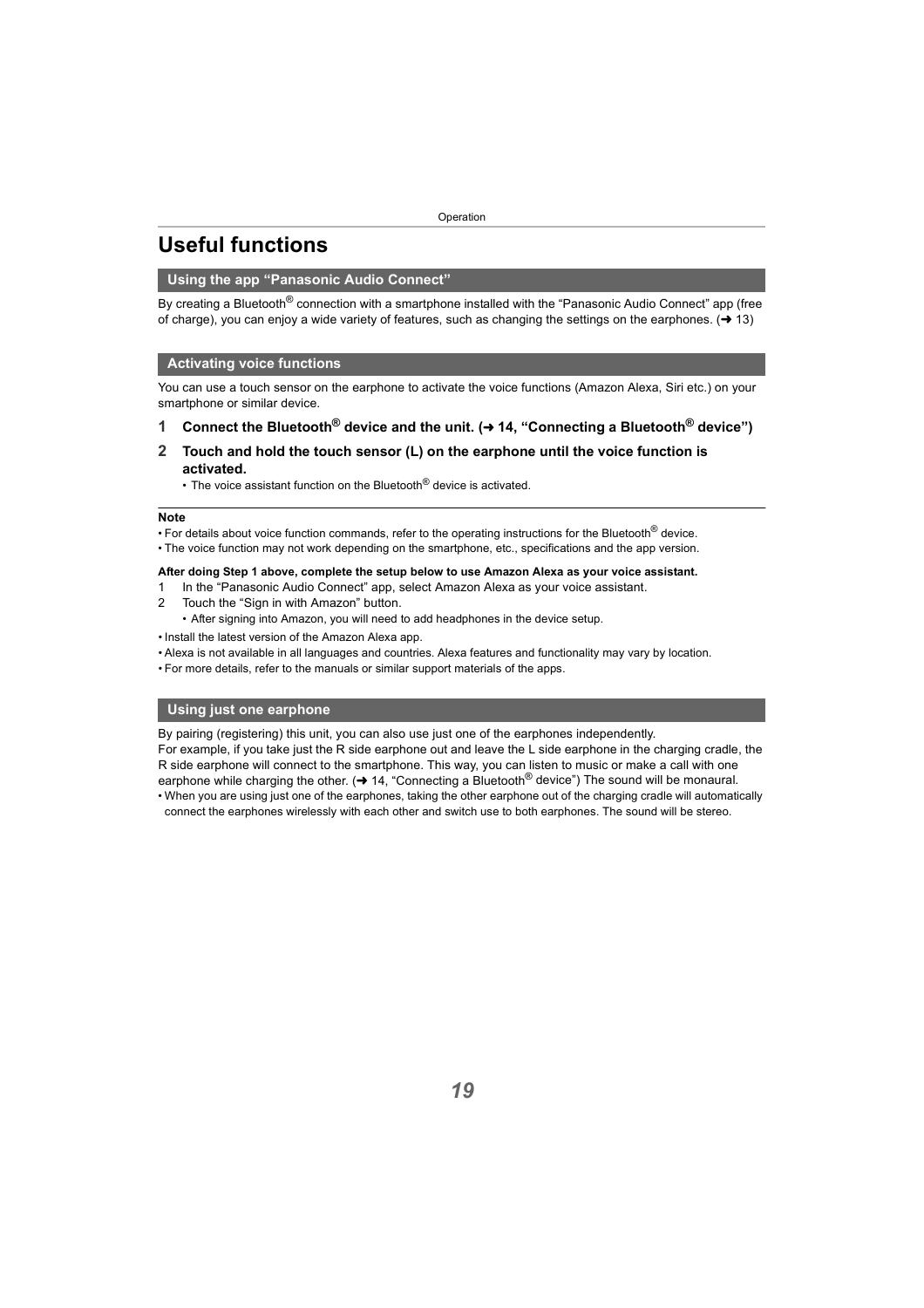# <span id="page-19-0"></span>**Operating with the touch sensors**

You can operate the touch sensors on the earphones to change to the Bluetooth<sup>®</sup> pairing mode, or remote control the Bluetooth® device.

• Depending on the Bluetooth<sup>®</sup> device or the app, even if you operate the touch sensors on the earphones, some functions may not respond or may operate differently from the descriptions below.

| <b>Function</b>                                                | Touch sensor (L)                                            | Touch sensor (R)                                   |  |
|----------------------------------------------------------------|-------------------------------------------------------------|----------------------------------------------------|--|
| Listening to music                                             |                                                             |                                                    |  |
| Playback/pause                                                 | Touch once                                                  |                                                    |  |
| Raise the volume                                               | Touch rapidly 3 times                                       |                                                    |  |
| Lower the volume                                               | Touch rapidly 2 times                                       |                                                    |  |
| <b>Forward a track</b>                                         |                                                             | Touch rapidly 2 times                              |  |
| <b>Back a track</b>                                            |                                                             | Touch rapidly 3 times                              |  |
| Making a phone call                                            |                                                             |                                                    |  |
| Receive a phone call                                           | Touch once while receiving the call                         |                                                    |  |
| Reject a phone call                                            | Touch and hold for about 2 seconds while receiving the call |                                                    |  |
| End a phone call                                               |                                                             | Touch and hold for about 2 seconds during the call |  |
| Change control of external<br>sounds                           |                                                             | Touch and hold for about<br>2 seconds              |  |
| <b>Start the voice assistant</b>                               | Touch and hold for about<br>2 seconds                       |                                                    |  |
| Set to the Bluetooth <sup>®</sup> pairing<br>mode <sup>*</sup> | (→ 14, "Connecting a Bluetooth <sup>®</sup> device")        |                                                    |  |
| Return to the factory settings                                 | $\rightarrow$ 21, "Restoring to the factory settings")      |                                                    |  |

#### ■ List of operations available with the touch sensors

With both earphone LEDs (L and R) blinking alternately in blue and red

#### **Note**

• You can also use just one side of the earphones independently. In this case, it is only possible to perform operations available on the side you are using.

• A beep sounds to indicate that you have touched to reach either the maximum or minimum volume level.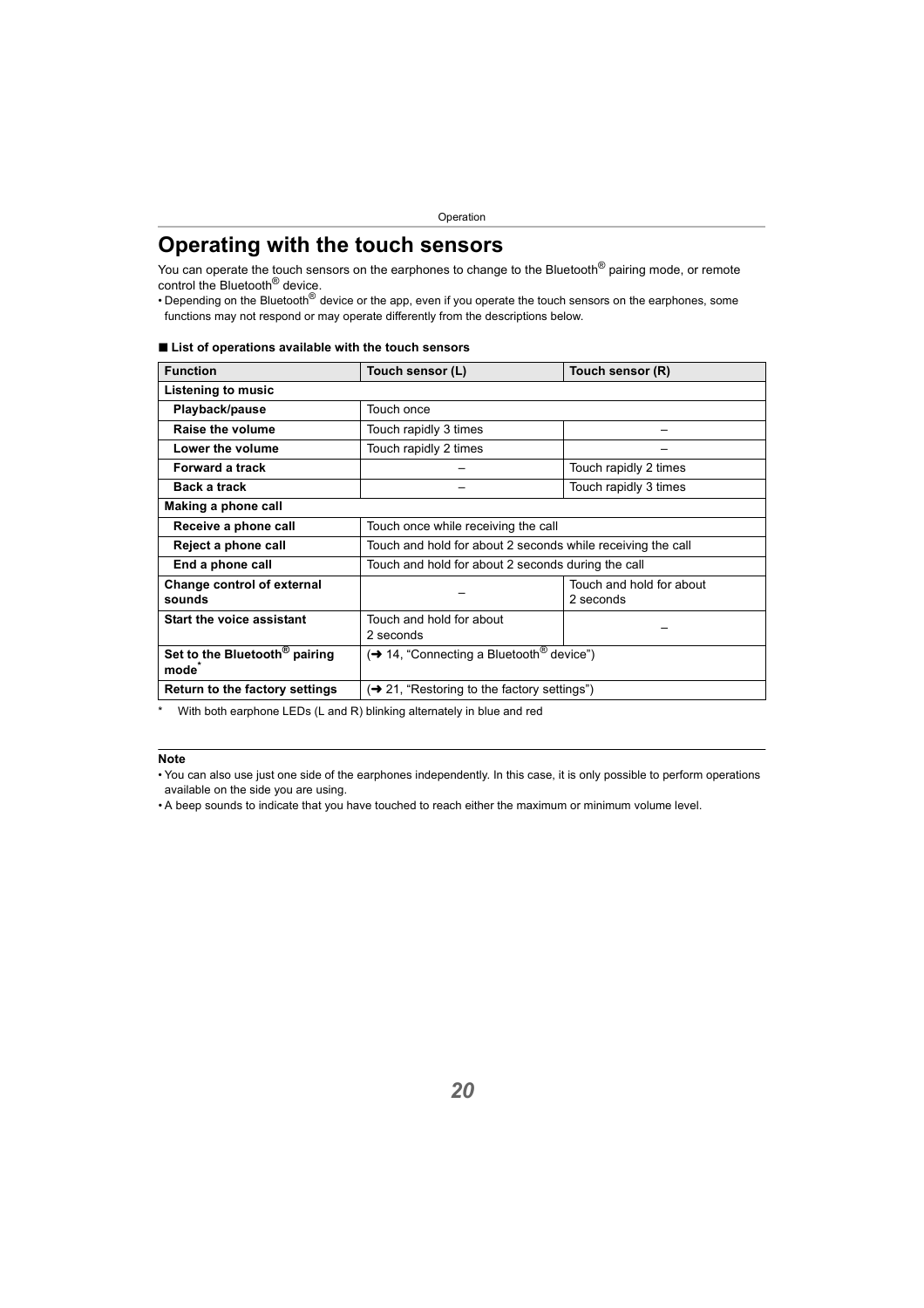# <span id="page-20-1"></span><span id="page-20-0"></span>**Restoring to the factory settings**

When you want to delete all pairing device information, etc. in the earphones, you can restore the earphones to the factory settings (original settings upon purchase).

Charge the earphones before restoring the earphones to their factory settings.

- **1 Take the R side earphone out of the charging cradle.**
- **2 While the earphone LED lights (blue), touch and hold the touch sensor (R) for about 7 seconds.**
	- The earphone LED will light alternately in blue and red.
- **3 Touch and hold the touch sensor (R) for about 10 seconds.**
	- The earphone LED (blue) blinks rapidly, and when the power turns off, the earphone returns to the factory settings.

#### **4 Do the same Steps 1 to 3 above for the L side earphone.**

#### **Note**

• To re-pair the earphones with a Bluetooth<sup>®</sup> device, delete the registered information (device name: RZ-S500W or RZ-S300W) on the device, then pair the earphones with the Bluetooth<sup>®</sup> device again. ( $\rightarrow$  [14\)](#page-13-1)

# <span id="page-20-2"></span>**Copyright, etc.**

The Bluetooth<sup>®</sup> word mark and logos are registered trademarks owned by Bluetooth SIG, Inc. and any use of such marks by Panasonic Corporation is under license.

Other trademarks and trade names are those of their respective owners.

Apple, the Apple logo and Siri are trademarks of Apple Inc., registered in the U.S. and other countries. App Store is a service mark of Apple Inc.

Google, Android, Google Play, and other related marks and logos are trademarks of Google LLC.

Amazon, Alexa and all related logos are trademarks of Amazon.com, Inc. or its affiliates.

Other system names and product names appearing in this document are in general the registered trademarks or trademarks of the respective developer companies. Note that the  $TM$  mark and  $\mathcal{R}$  mark do not appear in this document.

This product incorporates the open source software other than the software licensed under the GPL V2.0 and/or LGPL V2.1. The software categorized as above are distributed in the hope that it will be useful, but WITHOUT ANY WARRANTY, without even the implied warranty of MERCHANTABILITY or FITNESS FOR A PARTICULAR PURPOSE. Please refer to the detailed terms and conditions thereof shown at the following web page. https://panasonic.jp/support/global/cs/audio/download/index.html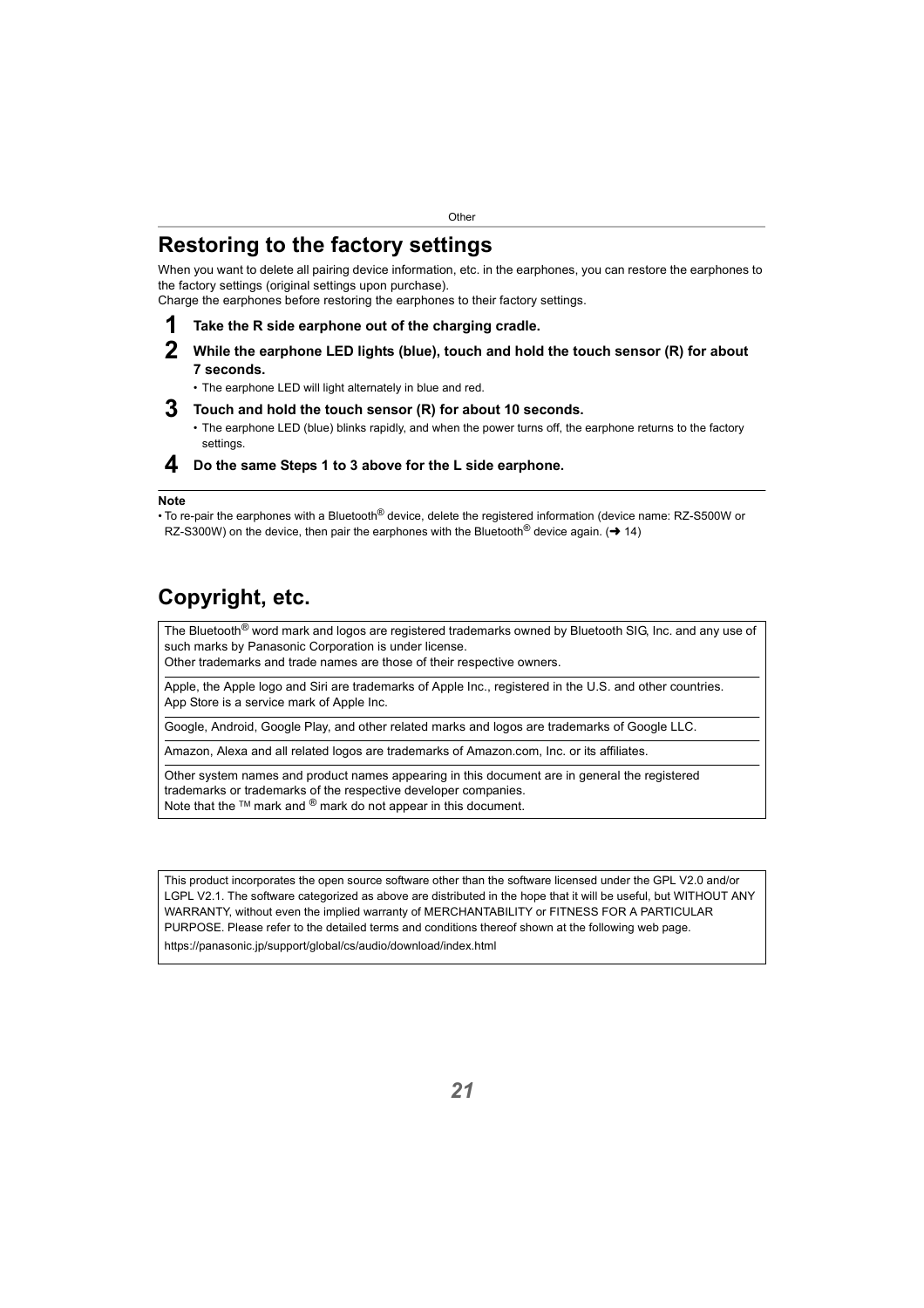# <span id="page-21-0"></span>**Troubleshooting**

Before requesting service, make the following checks. If you are in doubt about some of the check points, or if the remedies indicated do not solve the problem, consult your dealer for instructions.

#### <span id="page-21-1"></span>**Sound and audio volume**

#### **No sound.**

- Make sure that the earphones and the Bluetooth<sup>®</sup> device are connected correctly. ( $\rightarrow$  [14\)](#page-13-0)
- Check if music is playing on the Bluetooth<sup>®</sup> device.
- Make sure that the earphones are turned on and the volume is not set too low.
- Pair and connect the Bluetooth<sup>®</sup> device and the earphones again. ( $\rightarrow$  [14\)](#page-13-0)
- Check if the Bluetooth<sup>®</sup> compatible device supports "A2DP" profile. For details on profiles, see "Listening to music"
- $\leftrightarrow$  [16\)](#page-15-1). Also refer to the operating manual for the Bluetooth<sup>®</sup> compatible device.

#### **Low volume.**

• Also raise the volume on the Bluetooth<sup>®</sup> device, not just on the earphones.

#### **Sound from the device is cut off. / Too much noise. / Sound quality is bad.**

- Sound may be disrupted if signals are blocked. Do not fully cover the earphones with the palm of your hand, etc.
- The device may be out of the 10 m communication range. Move the device closer to the earphones.
- Remove any obstacle between the earphones and the device.
- Switch off any wireless LAN device when not in use.

#### <span id="page-21-2"></span>**Bluetooth® device connection**

#### **The device cannot be connected.**

- You can pair a maximum of 10 Bluetooth<sup>®</sup> devices with the earphones. When you pair a device after the maximum has been exceeded, previous devices are overwritten. To use overwritten devices again, do the pairing again.
- Delete the pairing information for this unit from the Bluetooth<sup>®</sup> device, then pair them again. ( $\rightarrow$  [14\)](#page-13-0)

#### <span id="page-21-3"></span>**Phone Calls**

#### **The voice of the person on the other end of the call is small.**

• Also raise the volume on the Bluetooth $^{\circledR}$  device, not just on the earphones.

#### **Cannot make a phone call.**

- Check if the Bluetooth<sup>®</sup> compatible device supports "HSP" or "HFP" profile. For details on profiles, see "Listening to [music"](#page-15-1) ( $\rightarrow$  [16\)](#page-15-1) and ["Making a phone call"](#page-16-0) ( $\rightarrow$  [17\).](#page-16-0) Also refer to the operating manual for the Bluetooth<sup>®</sup> enabled phone.
- Check the audio settings on the Bluetooth<sup>®</sup> compatible telephone, and if the setting does not allow communication with this unit, change the setting.  $(\rightarrow 14)$  $(\rightarrow 14)$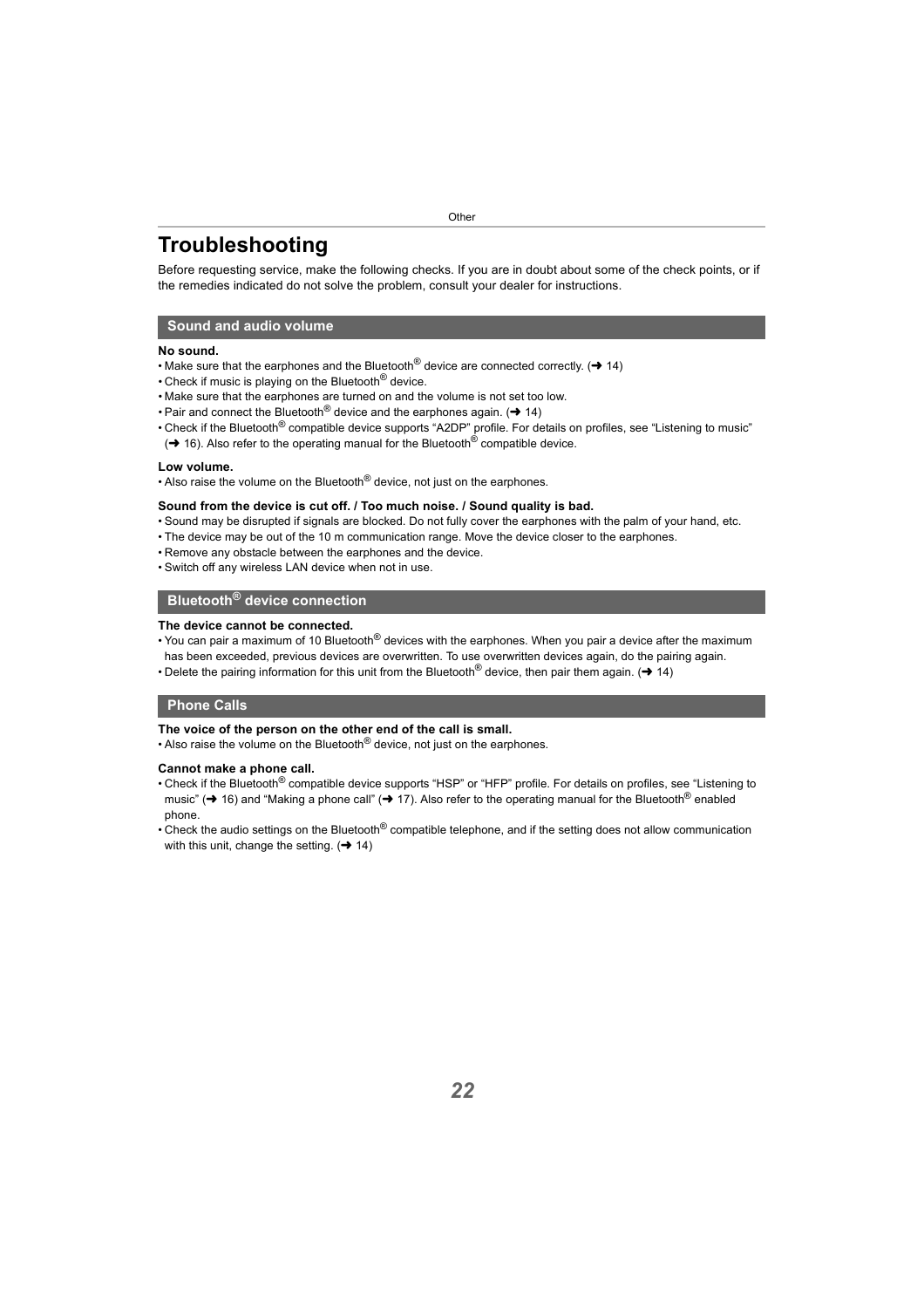#### <span id="page-22-0"></span>**General**

#### **Cannot operate the earphones.**

• Try turning the power off and on.  $(\rightarrow 12)$  $(\rightarrow 12)$ 

#### **The left and right batteries deplete at different rates.**

• There may be some difference between left and right due to signal and usage conditions.

#### **Amazon Alexa is not responding.**

- Make sure that the Amazon Alexa app is activated.
- Make sure that the voice assistant is set to Amazon Alexa.
- Make sure that data communication is enabled on the mobile device.
- Make sure that the device is paired with the Amazon Alexa app.

#### <span id="page-22-1"></span>**Power supply and charging**

#### **Cannot charge the unit.**

- Is the USB charging cord connected firmly to the USB terminal of the computer?  $(\rightarrow 10)$  $(\rightarrow 10)$
- Have the earphones been put into the charging cradle correctly?  $(\rightarrow 10)$  $(\rightarrow 10)$
- If the earphone LEDs do not light even after putting the earphones into the charging cradle, then there is no charge remaining in the charging cradle battery. First charge the charging cradle.
- Make sure to charge in a room temperature between 10  $^{\circ}$ C and 35  $^{\circ}$ C.
- Make sure the computer is turned on and is not on standby or sleep mode.
- Is the USB port you are currently using working properly? If your computer has other USB ports, unplug the connector from its current port and plug it into one of the other ports.
- If the measures mentioned above are not applicable, unplug the USB charging cord and plug it in again.
- Is the unit already fully charged? The charging cradle LEDs will turn off immediately if the unit is fully charged.
- If the charging time and operating time get shorter, the batteries in the earphones and charging cradle may be getting depleted. (Charging cycles for built-in batteries: about 500 times each)

#### **The earphones or charging cradle get warm during charging.**

• The earphones and charging cradle may get warm while charging, but this is normal.

#### **The earphones do not turn on.**

• After placing once into the charging cradle and the earphone LEDs light (red), take them out again.

#### **The charging cradle LEDs do not light even when you open the charging cradle lid.**

- There is no charge in the battery. Use the USB charging cord (supplied) to charge.  $(\rightarrow 10)$  $(\rightarrow 10)$
- Take the earphones out of the charging cradle, and after unplugging the USB charging cord, close the lid and leave it for 3 minutes. Then open the lid of the charging cradle and confirm that the power turns on.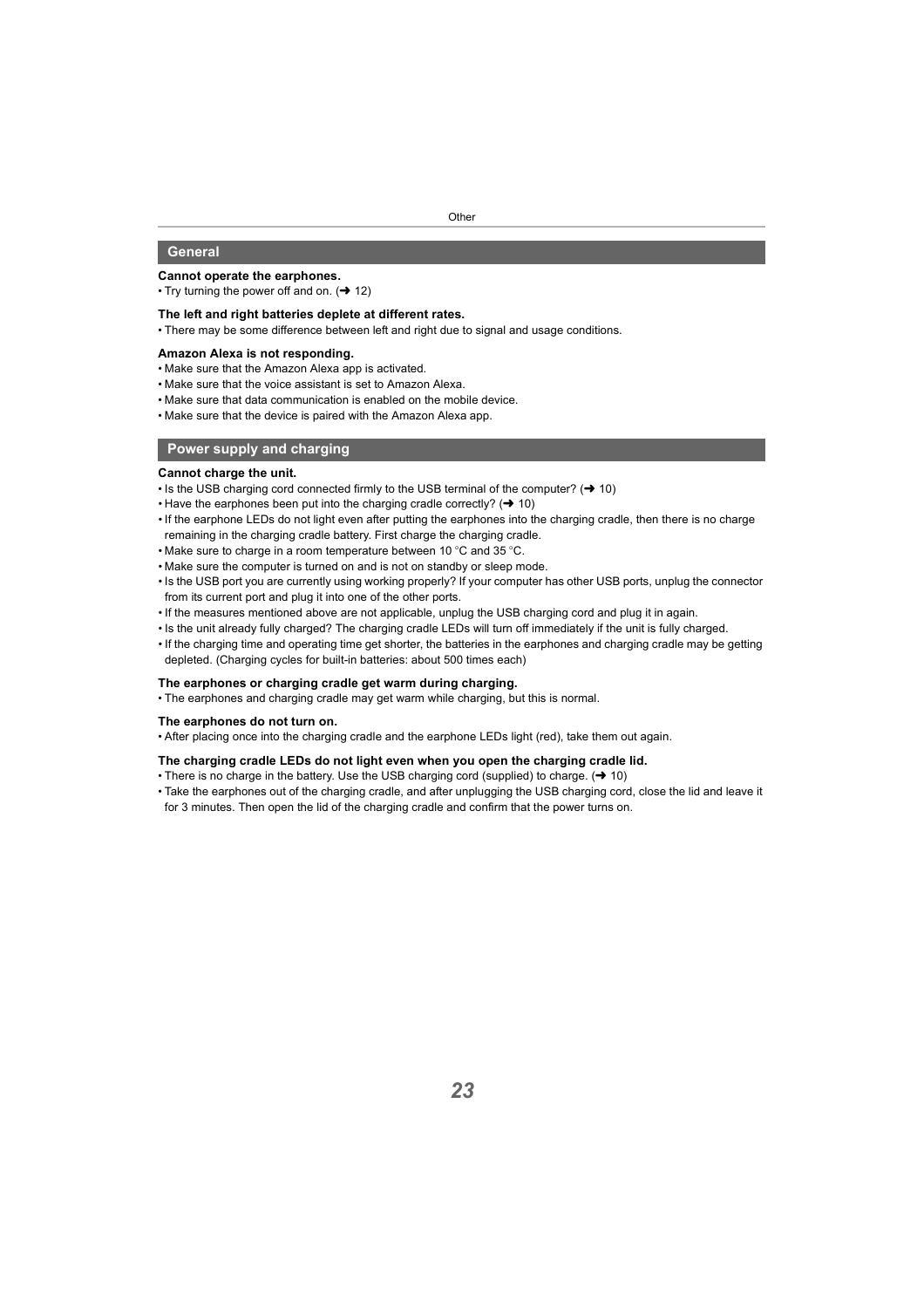# <span id="page-23-0"></span>**Specifications**

#### ∫ **General**

|                                                  | <b>RZ-S500W</b>                                                                       | <b>RZ-S300W</b>                       |
|--------------------------------------------------|---------------------------------------------------------------------------------------|---------------------------------------|
| Power supply                                     | DC 5 V, 500 mA                                                                        |                                       |
| (Charging cradle)                                |                                                                                       |                                       |
| <b>Internal Battery</b>                          | Earphones: 3.7 V,                                                                     | Earphones: 3.7 V,                     |
|                                                  | Lithium polymer 85 mAh                                                                | Lithium polymer 55 mAh                |
|                                                  | Charging cradle: 3.7 V,                                                               | Charging cradle: 3.7 V,               |
|                                                  | Lithium polymer 800 mAh                                                               | Lithium polymer 800 mAh               |
| Operating time <sup>*1</sup>                     | Approx. 6.5 hours                                                                     | Approx. 7.5 hours (AAC)               |
| (Earphones)                                      | (Noise cancelling: ON, AAC)                                                           | Approx. 7 hours (SBC)                 |
|                                                  | Approx. 7.5 hours                                                                     |                                       |
|                                                  | (Noise cancelling: OFF, AAC)                                                          |                                       |
|                                                  | Approx. 6 hours                                                                       |                                       |
|                                                  | (Noise cancelling: ON, SBC)                                                           |                                       |
|                                                  | Approx. 7 hours                                                                       |                                       |
|                                                  | (Noise cancelling: OFF, SBC)                                                          |                                       |
| <b>Quick charge Operating</b>                    | 15 min. charge, Approx. 70 min.                                                       | 15 min. charge, Approx. 90 min.       |
| time <sup>*1</sup>                               | (Noise cancelling: ON, AAC)                                                           | (AAC)                                 |
| (Earphones)                                      | 15 min. charge, Approx. 80 min.                                                       | 15 min. charge, Approx. 80 min.       |
|                                                  | (Noise cancelling: OFF, AAC)                                                          | (SBC)                                 |
|                                                  | 15 min. charge, Approx. 60 min.                                                       |                                       |
|                                                  | (Noise cancelling: ON, SBC)                                                           |                                       |
|                                                  | 15 min. charge, Approx. 70 min.                                                       |                                       |
|                                                  | (Noise cancelling: OFF, SBC)                                                          |                                       |
| Operating time <sup>*1</sup>                     | Approx. 19.5 hours                                                                    | Approx. 30 hours (AAC)                |
| (Earphones + Charging                            | (Noise cancelling: ON, AAC)                                                           | Approx. 28 hours (SBC)                |
| cradle)                                          | Approx. 22.5 hours                                                                    |                                       |
|                                                  | (Noise cancelling: OFF, AAC)                                                          |                                       |
|                                                  | Approx. 18 hours                                                                      |                                       |
|                                                  | (Noise cancelling: ON, SBC)                                                           |                                       |
|                                                  | Approx. 21 hours                                                                      |                                       |
|                                                  | (Noise cancelling: OFF, SBC)                                                          |                                       |
| <b>Waiting Time<sup>*1</sup></b> (Earphones)     | Approx. 7.5 hours                                                                     | Approx. 24 hours                      |
|                                                  | (Noise cancelling: ON)                                                                | (Auto power off does not work)        |
|                                                  | Approx. 12 hours                                                                      |                                       |
|                                                  | (Noise cancelling: OFF, Auto power off<br>does not work)                              |                                       |
| Charging time <sup><math>*2</math></sup> (25 °C) |                                                                                       |                                       |
|                                                  | Earphones: Approx. 2 hours                                                            |                                       |
|                                                  | Charging cradle: Approx. 2.5 hours<br>Earphones with Charging cradle: Approx. 4 hours |                                       |
|                                                  |                                                                                       |                                       |
| Charging temperature range                       | 10 °C to 35 °C                                                                        |                                       |
| Operating temperature range                      | $0 °C$ to 40 $°C$                                                                     |                                       |
| Operating humidity range                         | 35 %RH to 80 %RH (no condensation)                                                    |                                       |
| <b>Mass</b>                                      | Earphone: Approx. 7 g (one side only:                                                 | Earphone: Approx. 4 g (one side only: |
|                                                  | L and R are the same)                                                                 | L and R are the same)                 |
|                                                  | Charging cradle: Approx. 45 g                                                         | Charging cradle: Approx. 45 g         |

\*1 It may be shorter depending on the operating conditions.

\*2 The time required to charge the battery from empty to full.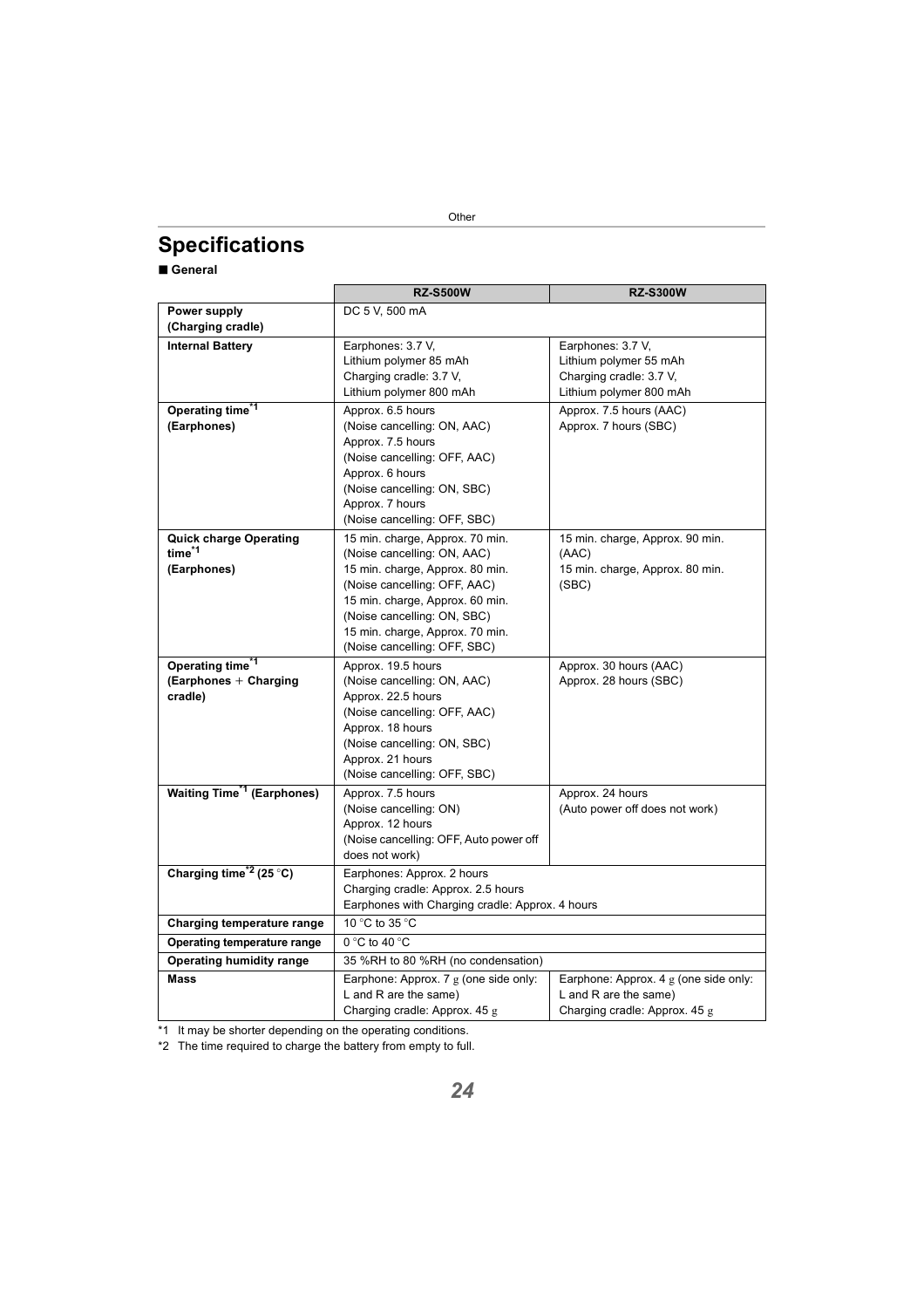#### ∫ **Bluetooth® section**

| Bluetooth <sup>®</sup> system specification | Ver. 5.0              |
|---------------------------------------------|-----------------------|
|                                             | Class 1               |
| Wireless equipment classification           |                       |
| <b>Max RF Power</b>                         | $11$ dBm              |
| <b>Frequency band</b>                       | 2402 MHz to 2480 MHz  |
| <b>Supported profiles</b>                   | A2DP, AVRCP, HSP, HFP |
| Supported codec                             | SBC, AAC              |
| <b>Operating distance</b>                   | Up to 10 m            |

#### ∫ **Earphones section**

|              | <b>RZ-S500W</b>       | <b>RZ-S300W</b> |
|--------------|-----------------------|-----------------|
| Driver units | 8 mm                  | 6 mm            |
| Microphone   | Mono, MEMS Microphone |                 |

#### ∫ **Charging cradle section**

| <b>Charging terminal</b> | USB Type-C Shape |
|--------------------------|------------------|

#### ∫ **Accessory section**

|                                | <b>RZ-S500W</b>              | <b>RZ-S300W</b>          |
|--------------------------------|------------------------------|--------------------------|
| <b>USB Charging Cord</b>       | Approx. 0.5 m                |                          |
| (Input Plug: USB A Shape,      |                              |                          |
| Output Plug: USB Type-C Shape) |                              |                          |
| <b>Earpieces set</b>           | XS, S, M, L, XL each 2 pcs., | XS, S, M, L each 2 pcs., |
|                                | (Size M Attached)            | (Size M Attached)        |

#### ∫ **Water resistant**

| IPX4 equivalent (earphones only)<br>Water resistant |
|-----------------------------------------------------|
|-----------------------------------------------------|

• Specifications are subject to change without notice.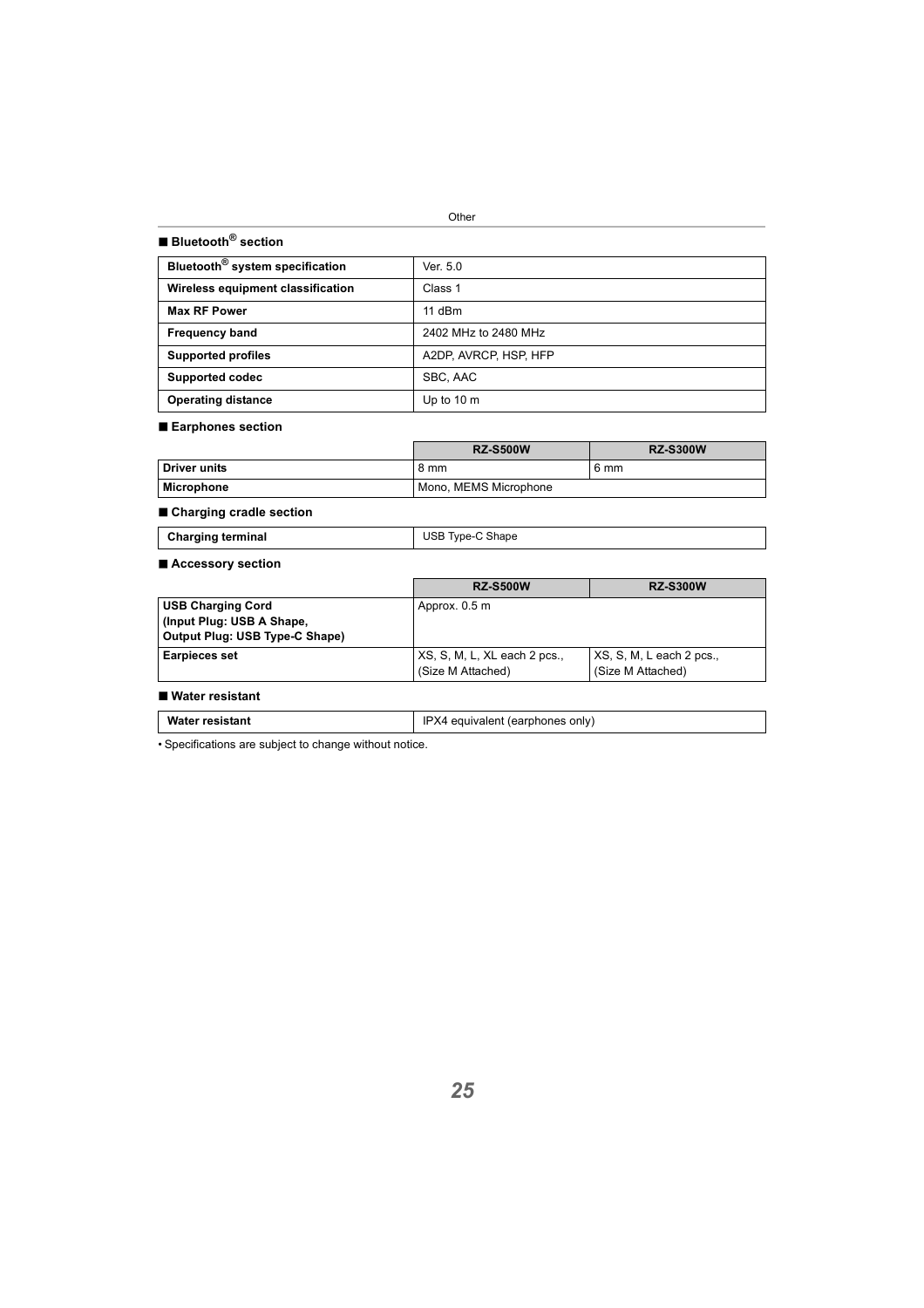# <span id="page-25-0"></span>**When disposing of the product**

The built-in batteries are a valuable recyclable resource. When disposing of this unit, rather than disposing of in general waste (non-combustible garbage), follow the local national laws and take to the appropriate collection point. Contact your local government organisation if you are unsure of your local collection point. Refer to the specifications in this document for information about the batteries.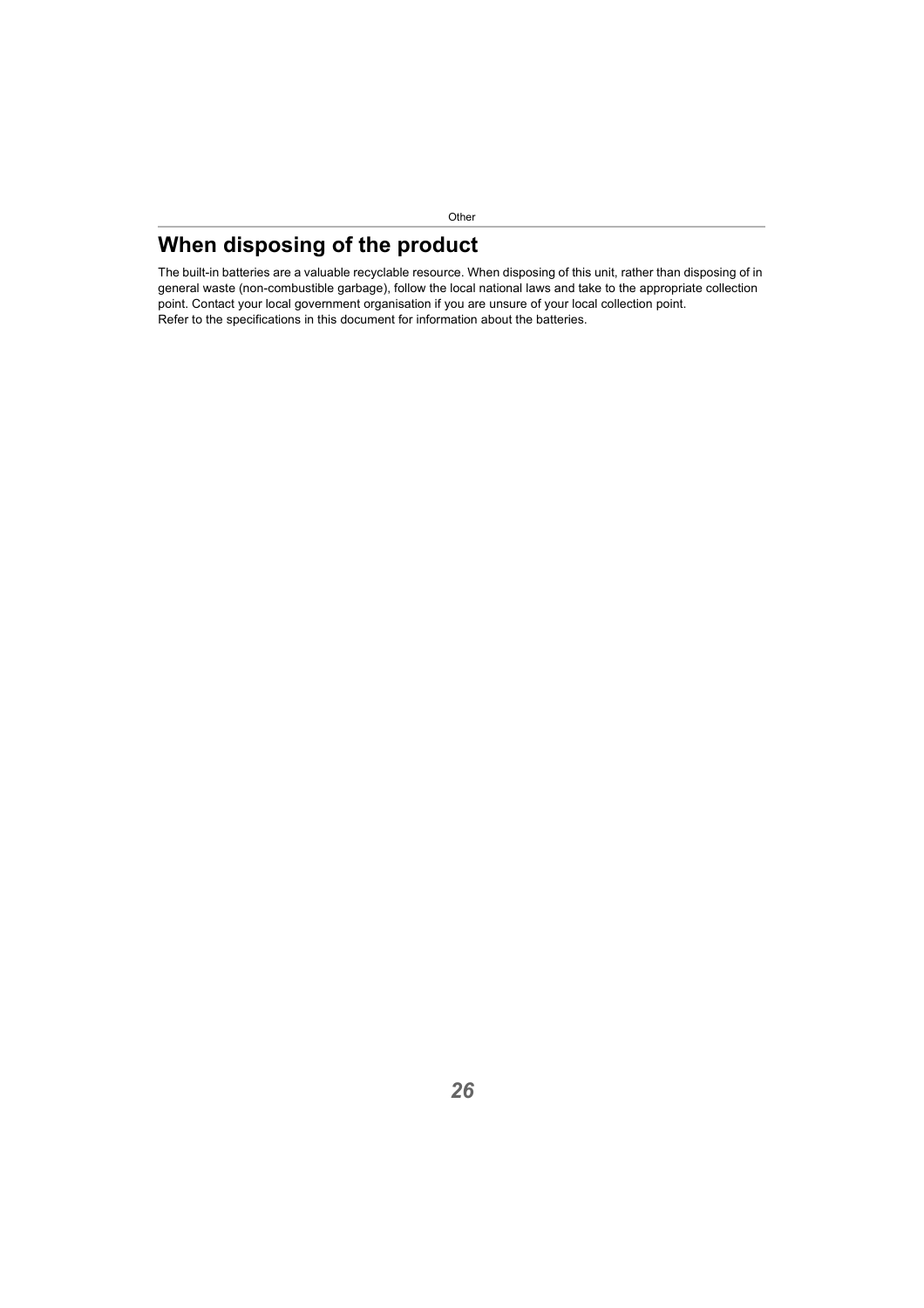#### **Declaration of Conformity (DoC)**

Hereby, "*Panasonic Corporation*" declares that this product is in compliance with the essential requirements and other relevant provisions of Directive 2014/53/EU.

Customers can download a copy of the original DoC to our RE products from our DoC server:

http://www.ptc.panasonic.eu

Contact to Authorised Representative:

Panasonic Marketing Europe GmbH,

Panasonic Testing Centre, Winsbergring 15, 22525 Hamburg, Germany

| Type of wireless       | Frequency band    | Maximum power<br>(dBm e.i.r.p) |
|------------------------|-------------------|--------------------------------|
| Bluetooth <sup>®</sup> | 2,402 - 2,480 MHz | 11 dBm                         |

#### **Disposal of Old Equipment and Batteries Only for European Union and countries with recycling systems**



These symbols on the products, packaging, and/or accompanying documents mean that used electrical and electronic products and batteries must not be mixed with general household waste. For proper treatment, recovery and recycling of old products and used batteries, please take them to applicable collection points in accordance with your national legislation.

By disposing of them correctly, you will help to save valuable resources and prevent any potential negative effects on human health and the environment.

For more information about collection and recycling, please contact your local municipality. Penalties may be applicable for incorrect disposal of this waste, in accordance with national **legislation** 



#### **(Note for the battery symbol (bottom symbol)):**

This symbol might be used in combination with a chemical symbol. In this case it complies with the requirement set by the Directive for the chemical involved.

#### For Thailand only

This telecommunication equipment conforms to NTC/NBTC technical requirement.

#### **For Singapore only**

Complies with IMDA Standards DB01017